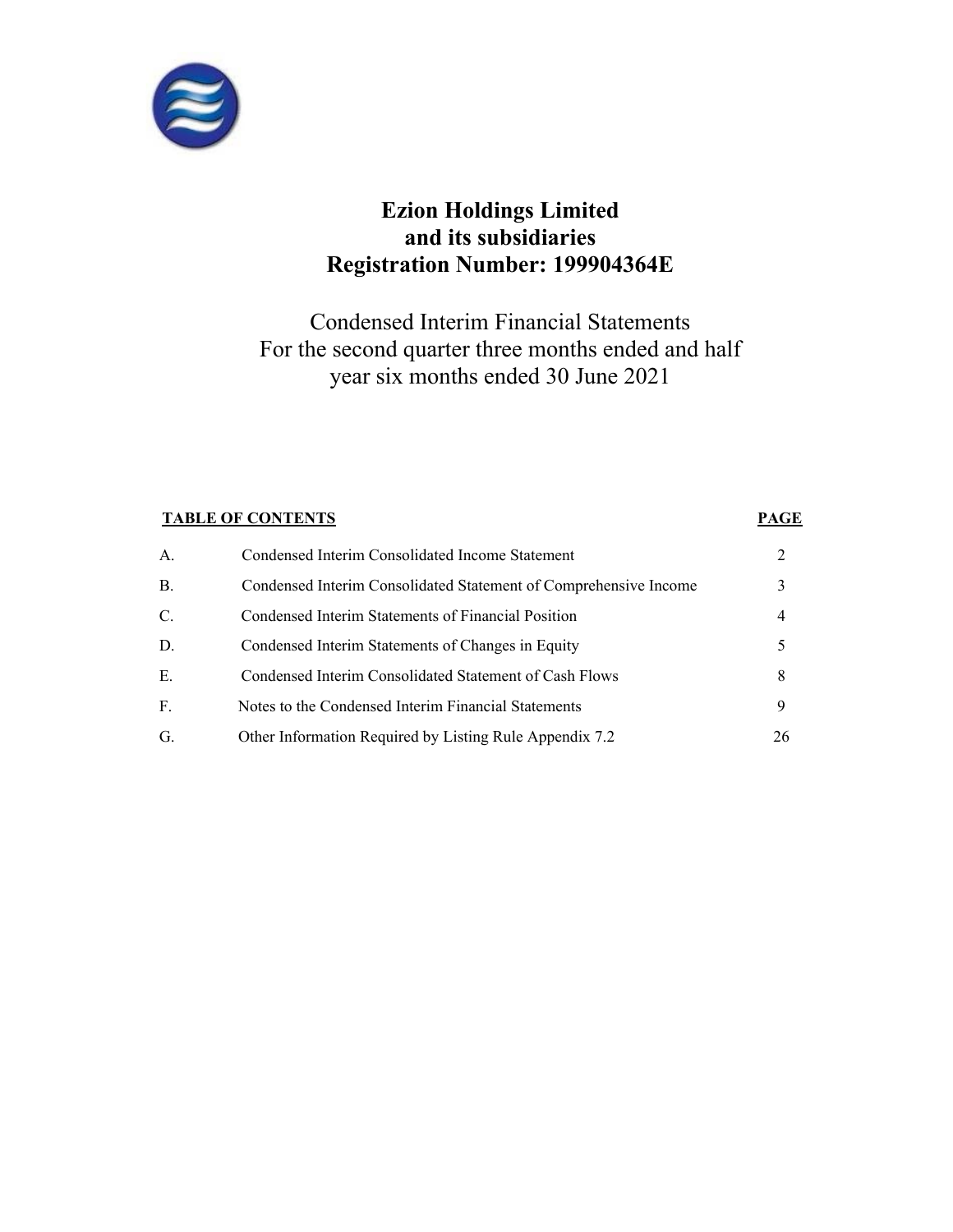# **Condensed Interim Consolidated Income Statement**

|                                                               |             | 3 months ended 30 June |                 |               | 6 months ended 30 June |                 |                |
|---------------------------------------------------------------|-------------|------------------------|-----------------|---------------|------------------------|-----------------|----------------|
|                                                               | <b>Note</b> | 2021                   | 2020            | Change        | 2021                   | 2020            | Change         |
|                                                               |             | <b>US\$'000</b>        | <b>US\$'000</b> | $\frac{0}{0}$ | <b>US\$'000</b>        | <b>US\$'000</b> | $\frac{6}{10}$ |
| <b>Continuing operations</b>                                  |             |                        |                 |               |                        |                 |                |
| Revenue                                                       | 5.2         | 4.065                  | 6,585           | (38)          | 6,760                  | 14,573          | (54)           |
| Cost of sales                                                 |             | (1,956)                | (10, 355)       | (81)          | (6,246)                | (21, 304)       | (71)           |
| Gross profit/(loss)                                           |             | 2,109                  | (3,770)         | NΜ            | 514                    | (6, 731)        | NΜ             |
| Other income                                                  |             | (1,518)                | (6,052)         | (75)          | 5,544                  | 9,622           | (42)           |
| Administrative expenses                                       |             | (2, 134)               | (1,977)         | 8             | (3,574)                | (4,220)         | (15)           |
| Other expenses                                                |             | 8,471                  | (22, 347)       | NM            | 5,226                  | (201, 925)      | NΜ             |
| <b>Results from operating</b>                                 |             |                        |                 |               |                        |                 |                |
| activities                                                    |             | 6,928                  | (34, 146)       | NM            | 7,710                  | (203, 254)      | NΜ             |
| Finance income                                                |             | 3                      | (63)            | <b>NM</b>     | 9                      | (29)            | NM             |
| Finance costs                                                 |             | (3,977)                | (2,866)         | 39            | (5,694)                | (7,707)         | (26)           |
| <b>Net finance costs</b>                                      |             | (3,974)                | (2,929)         | 36            | (5,685)                | (7, 736)        | (27)           |
| Share of results of joint<br>ventures and associates,         |             |                        |                 |               |                        |                 |                |
| net of tax                                                    |             | 970                    | 340             | NΜ            | 2,273                  | 189             | NΜ             |
| Profit/(Loss) before tax                                      | 7           | 3,924                  | (36, 735)       | NM            | 4,298                  | (210, 801)      | NM             |
| Tax expense                                                   | 8           | (202)                  | (175)           | 15            | (220)                  | (305)           | (28)           |
| Profit/(Loss) from<br>continuing operations                   |             | 3,722                  | (36,910)        | NM            | 4,078                  | (211, 106)      | NM             |
| <b>Discontinued operations</b>                                |             |                        |                 |               |                        |                 |                |
| Profit/(Loss) from<br>discontinued operations,                |             |                        |                 |               |                        |                 |                |
| net of tax                                                    | 9           | 4,680                  | 10,060          | (53)          | 2,296                  | (27,038)        | NM             |
| Profit/(Loss) for the period,                                 |             |                        |                 |               |                        |                 |                |
| attributable to owners<br>of the Company                      |             | 8,402                  | (26, 850)       | NM            | 6,374                  | (238, 144)      | NM             |
| Profit/(Loss) per share                                       |             |                        |                 |               |                        |                 |                |
| Basic profit/(loss) per share                                 |             |                        |                 |               |                        |                 |                |
| (cents)                                                       | 11          | 0.22                   | (0.72)          | NM            | 0.17                   | (6.37)          | NM             |
| Diluted profit/(loss) per                                     |             |                        |                 |               |                        |                 |                |
| share (cents)                                                 | 11          | 0.15                   | (0.72)          | <b>NM</b>     | 0.11                   | (6.37)          | NM             |
| $Profit/(Loss)$ per share $-$<br><b>Continuing operations</b> |             |                        |                 |               |                        |                 |                |
| Basic profit/(loss) per share<br>(cents)                      | 11          | 0.10                   | (0.98)          | NM            | 0.11                   | (5.64)          | NM             |
| Diluted profit/(loss) per                                     |             |                        |                 |               |                        |                 |                |
| share (cents)                                                 | 11          | 0.07                   | (0.98)          | NM            | 0.07                   | (5.64)          | NM             |

NM – Not meaningful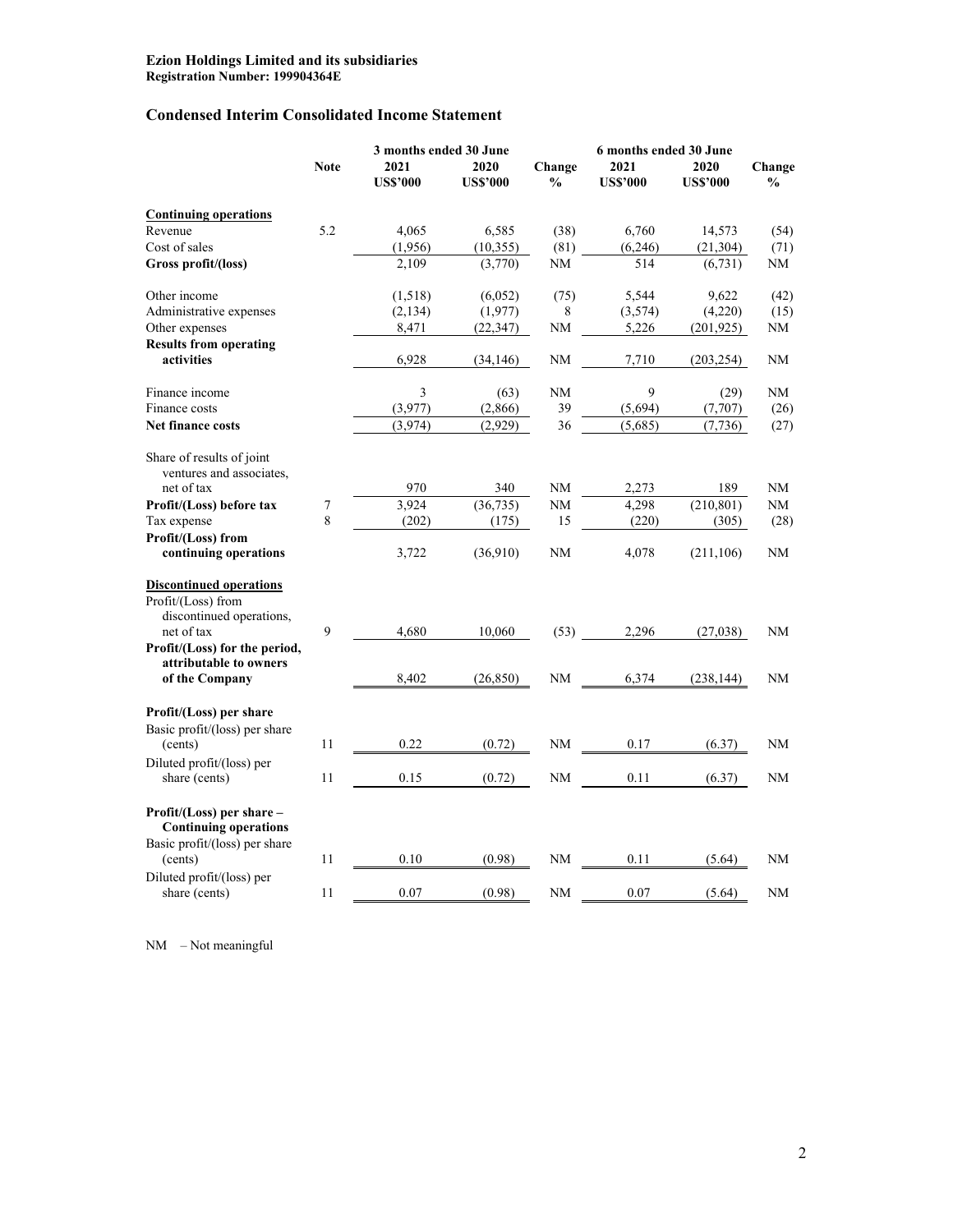# **Condensed Interim Consolidated Statement of Comprehensive Income**

|                                                                                                          |             | 3 months ended 30 June  |                         |                         | 6 months ended<br>30 June |                         |                         |  |
|----------------------------------------------------------------------------------------------------------|-------------|-------------------------|-------------------------|-------------------------|---------------------------|-------------------------|-------------------------|--|
|                                                                                                          | <b>Note</b> | 2021<br><b>US\$'000</b> | 2020<br><b>US\$'000</b> | Change<br>$\frac{0}{0}$ | 2021<br><b>US\$'000</b>   | 2020<br><b>US\$'000</b> | Change<br>$\frac{0}{0}$ |  |
| Profit/(Loss) for the period                                                                             |             | 8,402                   | (26, 850)               | <b>NM</b>               | 6,374                     | (238, 144)              | NM                      |  |
| Other comprehensive<br>income<br>Item that will not be<br>reclassified to profit or<br>loss:             |             |                         |                         |                         |                           |                         |                         |  |
| Net change in fair value of<br>equity investments at<br><b>FVOCI</b>                                     |             | 19                      | 1,893                   | (99)                    | 2,632                     | (4,513)                 | NM                      |  |
| Items that are or may be<br>reclassified<br>subsequently to profit or<br>loss:                           |             |                         |                         |                         |                           |                         |                         |  |
| Foreign currency translation<br>differences relating to<br>financial statements of<br>foreign operations |             | (60)                    | (86)                    |                         | (30)<br>(137)             | 1,477                   | NM                      |  |
| Other comprehensive<br>income for the period,<br>net of tax<br><b>Total comprehensive</b>                |             | (41)                    | 1,807                   | NM                      | 2,495                     | (3,036)                 | NM                      |  |
| income for the period,<br>attributable to owners<br>of the Company                                       |             | 8,361                   | (25,043)                | NM                      | 8,869                     | (241, 180)              | NM                      |  |

NM – Not meaningful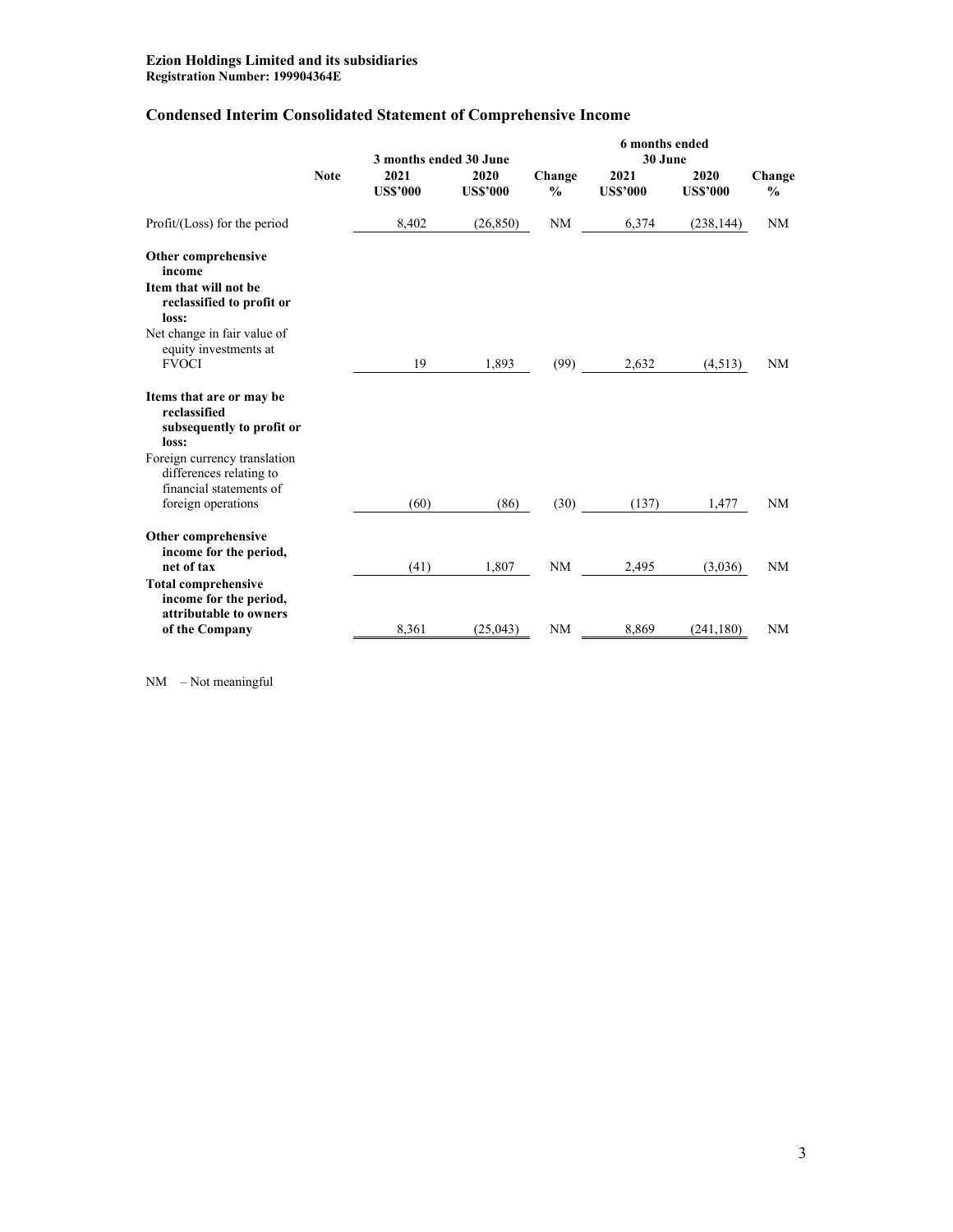# **Condensed Interim Statements of Financial Position**

|                                     |             | Group           |                  | Company         |                  |  |  |
|-------------------------------------|-------------|-----------------|------------------|-----------------|------------------|--|--|
|                                     | <b>Note</b> | 30 June<br>2021 | 31 December 2020 | 30 June<br>2021 | 31 December 2020 |  |  |
| <b>Non-current assets</b>           |             | <b>US\$'000</b> | <b>US\$'000</b>  | <b>US\$'000</b> | <b>US\$'000</b>  |  |  |
| Property, plant and                 |             |                 |                  |                 |                  |  |  |
| equipment                           | 13          | 64,976          | 68,351           | 1,138           | 1,519            |  |  |
| Subsidiaries                        |             |                 |                  | 30,496          | 30,496           |  |  |
| Loans to subsidiaries               |             |                 |                  |                 | 187,104          |  |  |
| Joint ventures                      |             | 6,957           | 4,746            |                 |                  |  |  |
| Loans to joint ventures             |             | 4,493           | 4,870            |                 | 25               |  |  |
| Associates                          |             |                 |                  |                 |                  |  |  |
| Loans to associates                 |             |                 |                  |                 |                  |  |  |
| Other assets                        |             | 23,366          | 20,412           | 23,366          | 20,412           |  |  |
| Finance lease receivables           |             |                 | 278              |                 |                  |  |  |
|                                     |             | 99,792          | 98,657           | 55,000          | 239,556          |  |  |
| <b>Current assets</b>               |             |                 |                  |                 |                  |  |  |
| Trade receivables                   |             | 12,384          | 12,871           | 16,484          | 14,866           |  |  |
| Other assets                        |             | 8,971           | 23,061           | 53,989          | 58,004           |  |  |
| Finance lease receivables           |             | 1,211           | 3,178            |                 |                  |  |  |
| Assets held for sale                | 14          | 38,700          | 105,250          |                 |                  |  |  |
| Cash and cash equivalents           |             | 51,586          | 57,961           | 7,846           | 28,942           |  |  |
|                                     |             | 112,852         | 202,321          | 78,319          | 101,812          |  |  |
| <b>Total assets</b>                 |             | 212,644         | 300,978          | 133,319         | 341,368          |  |  |
|                                     |             |                 |                  |                 |                  |  |  |
| <b>Equity</b>                       |             |                 |                  |                 |                  |  |  |
| Share capital                       | 17          | 958,497         | 958,497          | 958,497         | 958,497          |  |  |
| Perpetual securities                |             | 14,748          | 14,748           | 14,748          | 14,748           |  |  |
| Reserves                            |             | (3, 439)        | (5,934)          | (4,591)         | (7,223)          |  |  |
| <b>Accumulated losses</b>           |             | (2,342,223)     | (2,348,648)      | (2,347,041)     | (2,404,617)      |  |  |
| <b>Total deficit</b>                |             | (1,372,417)     | (1, 381, 337)    | (1,378,387)     | (1,438,595)      |  |  |
|                                     |             |                 |                  |                 |                  |  |  |
| <b>Non-current liabilities</b>      |             |                 |                  |                 |                  |  |  |
| Other payables                      |             | 8,655           | 8,655            |                 |                  |  |  |
|                                     |             | 8,655           | 8,655            |                 |                  |  |  |
| <b>Current liabilities</b>          |             |                 |                  |                 |                  |  |  |
| Trade payables                      |             | 18,954          | 32,417           |                 | 50               |  |  |
| Other payables                      |             | 78,635          | 77,750           | 148,376         | 410,967          |  |  |
| Debt securities                     | 15          | 177,960         | 180,962          | 177,960         | 180,962          |  |  |
| <b>Financial liabilities</b>        | 16          | 1,290,034       | 1,371,631        | 1,185,370       | 1,187,984        |  |  |
| Current tax payable                 |             | 10,823          | 10,900           |                 |                  |  |  |
|                                     |             | 1,576,406       | 1,673,660        | 1,511,706       | 1,779,963        |  |  |
| <b>Total liabilities</b>            |             | 1,585,061       | 1,682,315        | 1,511,706       | 1,779,963        |  |  |
| <b>Total equity and liabilities</b> |             | 212,644         | 300,978          | 133,319         | 341,368          |  |  |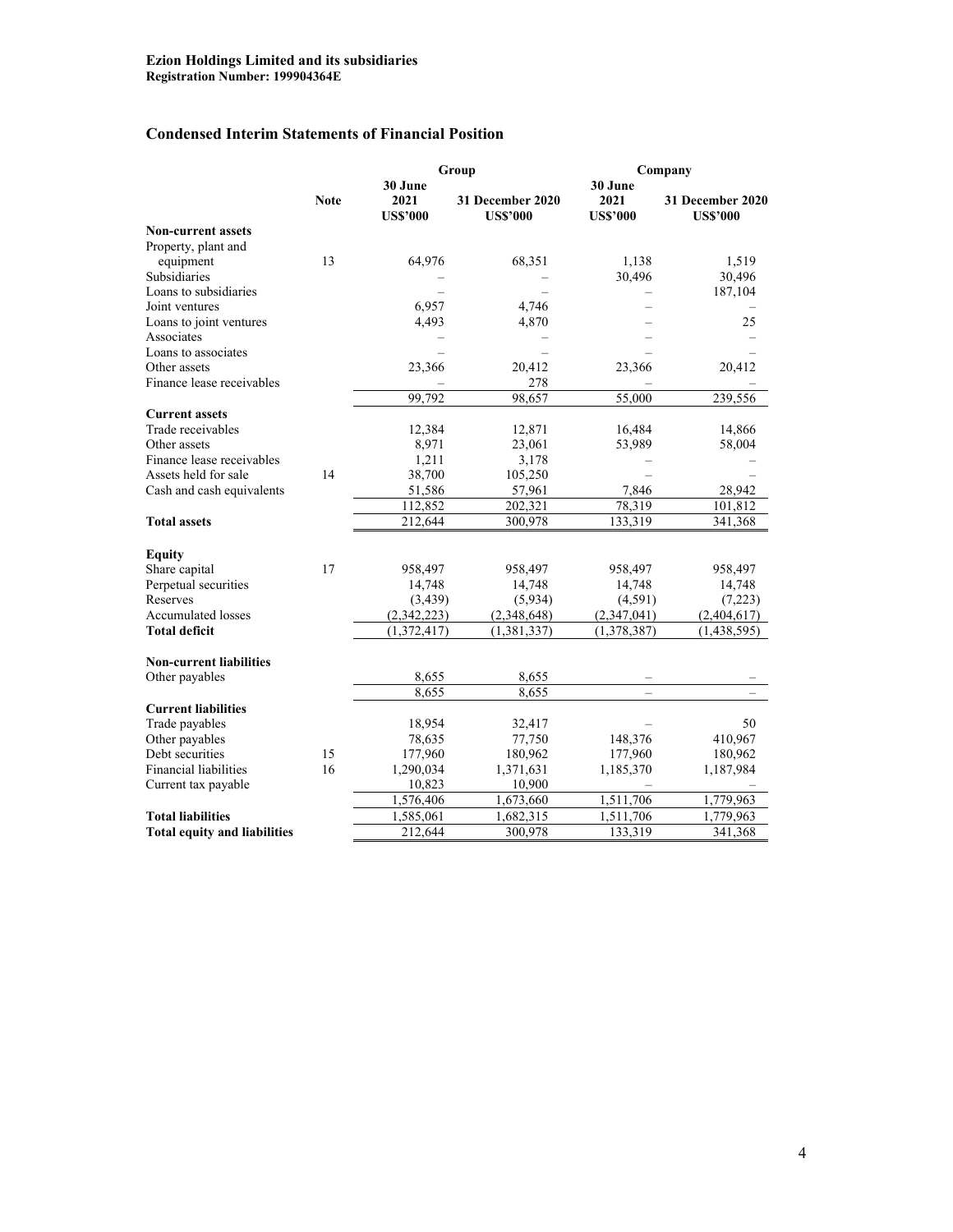# **Condensed Interim Statements of Changes in Equity**

| Group                                                                                                                                                                                                                                                                                                          | <b>Share</b><br>capital<br><b>US\$'000</b> | Perpetual<br>securities<br><b>US\$'000</b> | <b>Treasury</b><br>shares<br><b>US\$'000</b> | Foreign<br>currency<br>translation<br>reserve<br><b>US\$'000</b> | <b>Fair value</b><br>reserve<br><b>US\$'000</b> | Accumulated<br>losses<br><b>US\$'000</b> | Total<br>equity<br><b>US\$'000</b> |
|----------------------------------------------------------------------------------------------------------------------------------------------------------------------------------------------------------------------------------------------------------------------------------------------------------------|--------------------------------------------|--------------------------------------------|----------------------------------------------|------------------------------------------------------------------|-------------------------------------------------|------------------------------------------|------------------------------------|
| At 1 January 2021                                                                                                                                                                                                                                                                                              | 958,497                                    | 14,748                                     | (1,480)                                      | 1,289                                                            | (5,743)                                         | (2,348,648)                              | (1,381,337)                        |
| Total comprehensive income for the period<br>Profit for the period<br>Other comprehensive income<br>Net change in fair value of equity investments at FVOCI<br>Foreign currency translation differences relating to financial<br>statements of foreign operations<br>Total comprehensive income for the period | $\qquad \qquad$                            | $\overline{\phantom{m}}$                   | $\overline{\phantom{m}}$                     | $\overline{\phantom{m}}$<br>(137)<br>(137)                       | 2,632<br>2,632                                  | 6,374<br>6,374                           | 6,374<br>2,632<br>(137)<br>8,869   |
| <b>Transactions with owners, recognised directly</b><br>in equity<br>Contributions by and distributions to owners                                                                                                                                                                                              |                                            |                                            |                                              |                                                                  |                                                 |                                          |                                    |
| Share-based payment transactions                                                                                                                                                                                                                                                                               | $\overline{\phantom{0}}$                   | $\overline{\phantom{m}}$                   | $\qquad \qquad$                              | $\qquad \qquad$                                                  | $\overline{\phantom{0}}$                        | 51                                       | 51                                 |
| Total transactions with owners                                                                                                                                                                                                                                                                                 |                                            |                                            |                                              |                                                                  |                                                 | 51                                       | 51                                 |
| <b>At 30 June 2021</b>                                                                                                                                                                                                                                                                                         | 958,497                                    | 14,748                                     | (1,480)                                      | 1,152                                                            | (3,111)                                         | (2,342,223)                              | (1,372,417)                        |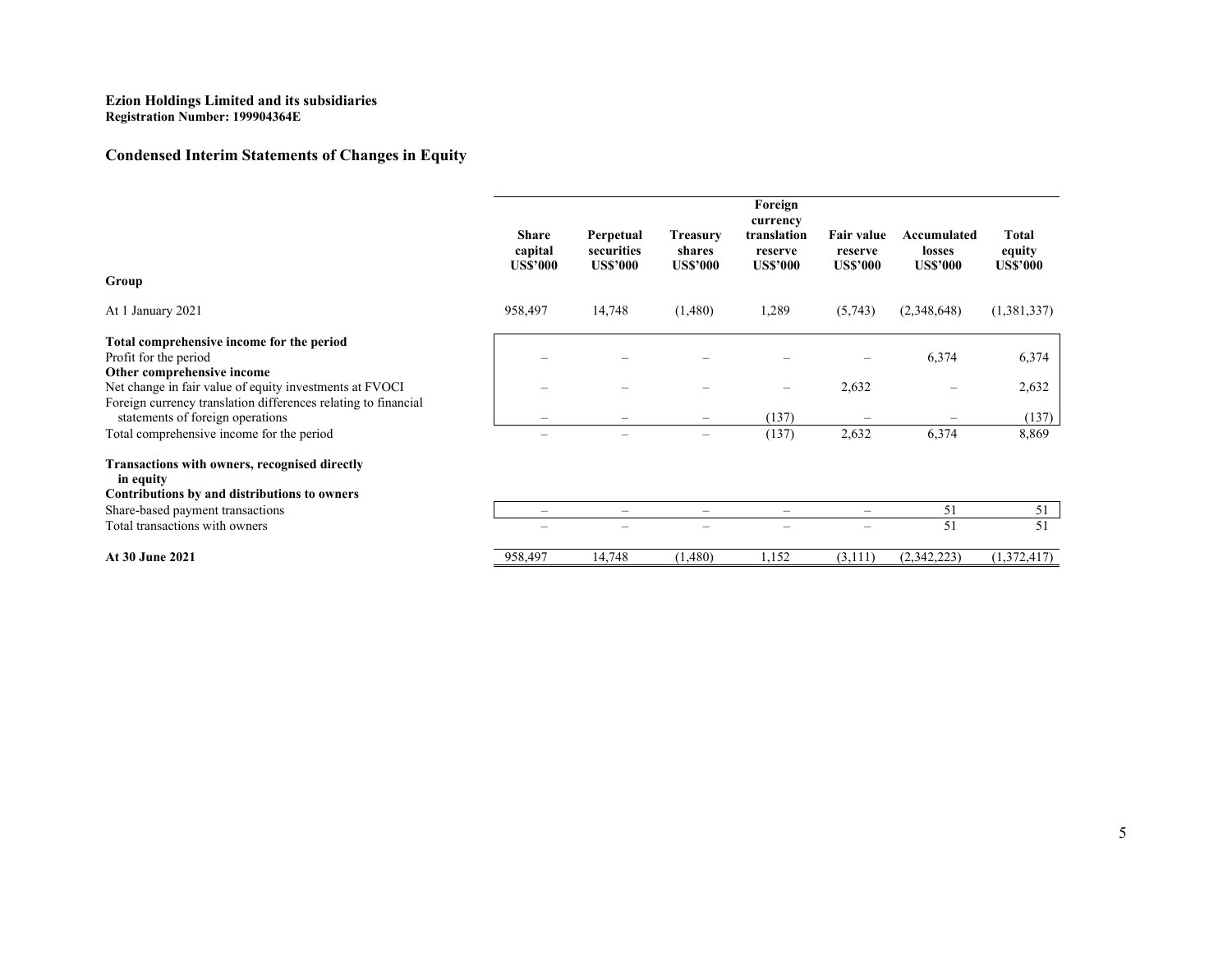# **Condensed Interim Statements of Changes in Equity (cont'd)**

|                                                                                                    | <b>Share</b>               |                               | Redeemable<br>exchangeabl<br>Perpetual e preference | <b>Treasury</b>           | Foreign<br>currency<br>translation |                            | Fair value Accumulated    | Total                     |
|----------------------------------------------------------------------------------------------------|----------------------------|-------------------------------|-----------------------------------------------------|---------------------------|------------------------------------|----------------------------|---------------------------|---------------------------|
|                                                                                                    | capital<br><b>US\$'000</b> | securities<br><b>US\$'000</b> | shares<br><b>US\$'000</b>                           | shares<br><b>US\$'000</b> | reserve<br><b>US\$'000</b>         | reserve<br><b>US\$'000</b> | losses<br><b>US\$'000</b> | equity<br><b>US\$'000</b> |
| Group                                                                                              |                            |                               |                                                     |                           |                                    |                            |                           |                           |
| At 1 January 2020                                                                                  | 934,656                    | 14,938                        | 23,464                                              | (1,480)                   | 2,379                              | (93)                       | (1,841,308)               | (867, 444)                |
| Total comprehensive income for the period                                                          |                            |                               |                                                     |                           |                                    |                            |                           |                           |
| Loss for the period                                                                                |                            |                               |                                                     |                           |                                    |                            | (238, 144)                | (238, 144)                |
| Other comprehensive income                                                                         |                            |                               |                                                     |                           |                                    |                            |                           |                           |
| Net change in fair value of equity investments at FVOCI                                            |                            |                               |                                                     |                           | -                                  | (4,513)                    |                           | (4,513)                   |
| Foreign currency translation differences relating to financial<br>statements of foreign operations |                            |                               |                                                     |                           | 1,477                              |                            |                           | 1,477                     |
| Total comprehensive income for the period                                                          |                            | $\overline{\phantom{0}}$      | -                                                   | $\overline{\phantom{m}}$  | 1,477                              | (4,513)                    | (238, 144)                | (241, 180)                |
| Transactions with owners, recognised directly<br>in equity                                         |                            |                               |                                                     |                           |                                    |                            |                           |                           |
| Contributions by and distributions to owners                                                       |                            |                               |                                                     |                           |                                    |                            |                           |                           |
| Issue of shares                                                                                    | 23,658                     | (190)                         | (23, 464)                                           |                           |                                    |                            |                           | 4                         |
| Share-based payment transactions                                                                   |                            |                               |                                                     |                           | -                                  | $\qquad \qquad$            | 102                       | 102                       |
| Total transactions with owners                                                                     | 23,658                     | (190)                         | (23, 464)                                           |                           |                                    | $\qquad \qquad$            | 102                       | 106                       |
| <b>At 30 June 2020</b>                                                                             | 958,314                    | 14,748                        |                                                     | (1,480)                   | 3,856                              | (4,606)                    | (2,079,350)               | (1,108,518)               |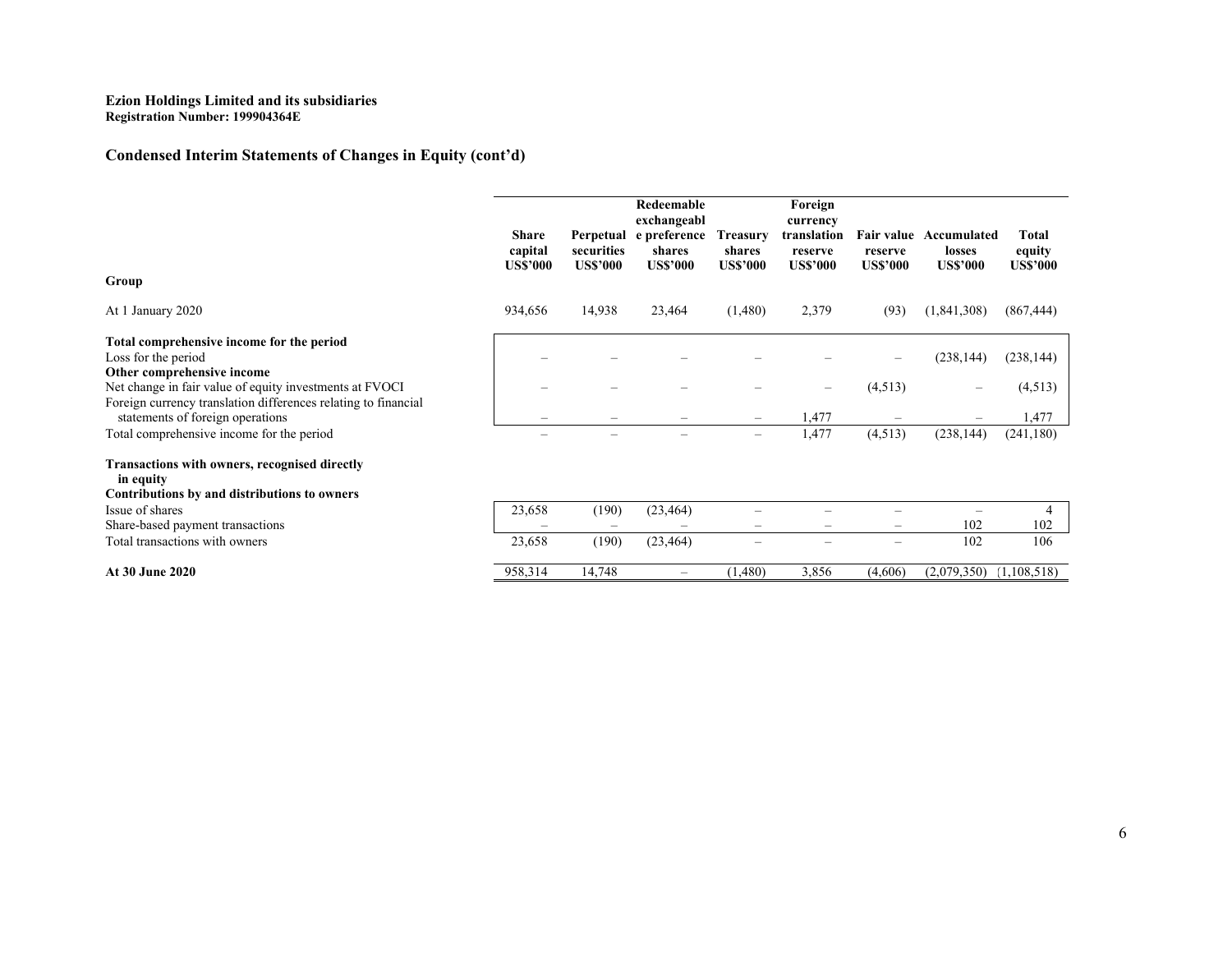# **Condensed Interim Statements of Changes in Equity (cont'd)**

|                                                                                       | <b>Share</b><br>capital<br><b>US\$'000</b> | Perpetual<br>securities<br><b>US\$'000</b> | <b>Treasury</b><br>shares<br><b>US\$'000</b> | Fair value<br>reserve<br><b>US\$'000</b> | Accumulated<br>losses<br><b>US\$'000</b> | <b>Total</b><br>equity<br><b>US\$'000</b> |
|---------------------------------------------------------------------------------------|--------------------------------------------|--------------------------------------------|----------------------------------------------|------------------------------------------|------------------------------------------|-------------------------------------------|
| Company                                                                               |                                            |                                            |                                              |                                          |                                          |                                           |
| At 1 January 2021                                                                     | 958,497                                    | 14,748                                     | (1,480)                                      | (5,743)                                  | (2,404,617)                              | (1,438,595)                               |
| Total comprehensive income for the period                                             |                                            |                                            |                                              |                                          |                                          |                                           |
| Profit for the period                                                                 |                                            |                                            |                                              |                                          | 57,525                                   | 57,525                                    |
| Other comprehensive income<br>Net change in fair value of equity investments at FVOCI |                                            |                                            |                                              | 2,632                                    |                                          | 2,632                                     |
| Total comprehensive income for the period                                             |                                            |                                            |                                              | 2,632                                    | 57,525                                   | 60,157                                    |
| <b>Transactions with owners, recognised directly</b><br>in equity                     |                                            |                                            |                                              |                                          |                                          |                                           |
| Contributions by and distributions to owners                                          |                                            |                                            |                                              |                                          |                                          |                                           |
| Share-based payment transactions                                                      | $\overline{\phantom{m}}$                   | $\overline{\phantom{m}}$                   | $\equiv$                                     | $\overline{\phantom{m}}$                 | 51                                       | $\frac{51}{51}$                           |
| Total transactions with owners                                                        |                                            | $\overline{\phantom{0}}$                   | $\overline{\phantom{m}}$                     |                                          | 51                                       |                                           |
| At 30 June 2021                                                                       | 958,497                                    | 14,748                                     | (1,480)                                      | (3,111)                                  | (2,347,041)                              | (1,378,387)                               |
| At 1 January 2020                                                                     | 934,656                                    | 14,938                                     | (1,480)                                      | (93)                                     | (2,142,357)                              | (1, 194, 336)                             |
| Total comprehensive income for the period                                             |                                            |                                            |                                              |                                          |                                          |                                           |
| Loss for the period                                                                   |                                            |                                            |                                              |                                          | (30, 138)                                | (30, 138)                                 |
| Other comprehensive income                                                            |                                            |                                            |                                              |                                          |                                          |                                           |
| Net change in fair value of equity investments at FVOCI                               |                                            |                                            |                                              | (4, 513)                                 |                                          | (4,513)                                   |
| Total comprehensive income for the period                                             |                                            |                                            | $\overline{\phantom{m}}$                     | (4,513)                                  | (30, 138)                                | (34, 651)                                 |
| Transactions with owners, recognised directly<br>in equity                            |                                            |                                            |                                              |                                          |                                          |                                           |
| Contributions by and distributions to owners                                          |                                            |                                            |                                              |                                          |                                          |                                           |
| Issue of shares                                                                       | 23,658                                     | (190)                                      | $\overline{\phantom{0}}$                     | $\equiv$                                 | $\qquad \qquad -$                        | 23,468                                    |
| Share-based payment transactions                                                      |                                            |                                            | $\qquad \qquad -$                            | $\qquad \qquad -$                        | 102                                      | 102                                       |
| Total transactions with owners                                                        | 23,658                                     | (190)                                      | $\overline{\phantom{m}}$                     |                                          | 102                                      | 23,570                                    |
| At 30 June 2020                                                                       | 958,314                                    | 14,748                                     | (1,480)                                      | (4,606)                                  | (2,172,393)                              | (1,205,417)                               |
|                                                                                       |                                            |                                            |                                              |                                          |                                          |                                           |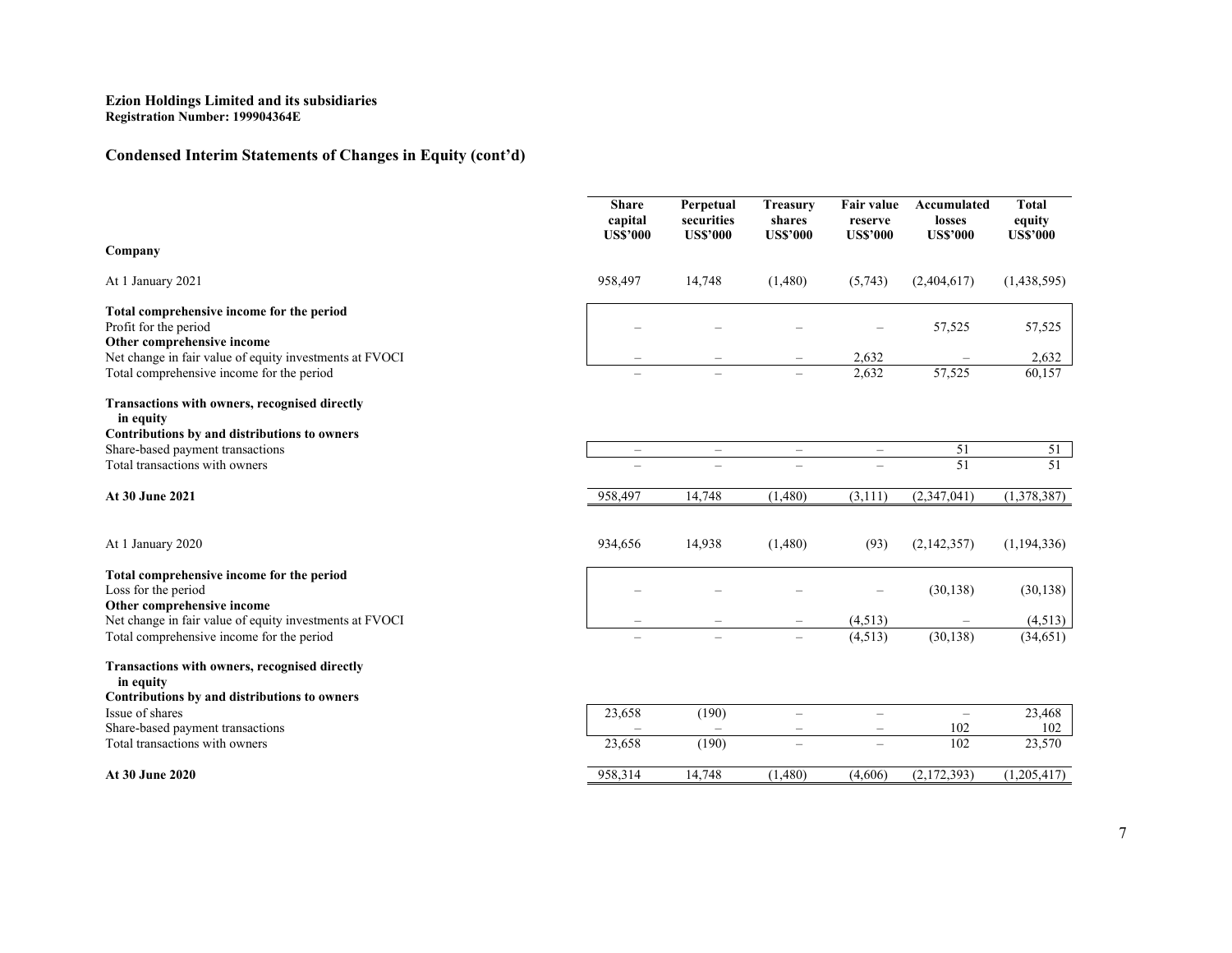# **Condensed Interim Consolidated Statement of Cash Flows**

|                                                         | 6 months ended 30 June |                 |  |
|---------------------------------------------------------|------------------------|-----------------|--|
|                                                         | 2021                   | 2020            |  |
|                                                         | <b>US\$'000</b>        | <b>US\$'000</b> |  |
| Cash flows from operating activities                    |                        |                 |  |
| Profit/(Loss) for the period                            | 6,374                  | (238, 144)      |  |
|                                                         |                        |                 |  |
| <b>Adjustments for:</b>                                 |                        |                 |  |
| Tax expense                                             | 220                    | 305             |  |
| Depreciation                                            | 3,296                  | 15,557          |  |
| Gain on disposal of:                                    |                        |                 |  |
| property, plant and equipment                           |                        | (2,563)         |  |
| assets held for sale                                    | (764)                  |                 |  |
| Foreign exchange gain, net                              | (5,228)                | (8,630)         |  |
| Finance income                                          | (1,383)                | (995)           |  |
| Finance costs                                           | 7,565                  | 10,263          |  |
| Net impairment losses on:                               |                        |                 |  |
| property, plant and equipment                           |                        | 181,565         |  |
| trade receivables                                       | 1,816                  | 865             |  |
| (Write-back)/Impairment of loans to joint venture       | (2,252)                | 37,967          |  |
| (Write-back)/Impairment of other assets                 | (2,726)                | 3,826           |  |
| Write-off of trade and other payables obligations       | (7, 713)               |                 |  |
| Equity-settled share-based payment transactions         | 51                     | 102             |  |
| Share of results of joint ventures and associates,      |                        |                 |  |
| net of tax                                              | (2,273)                | (189)           |  |
|                                                         | (3,017)                | (71)            |  |
| Changes in:                                             |                        |                 |  |
| Trade receivables and other assets                      | 4,083                  | 9,487           |  |
| Trade and other payables                                | 6,939                  | 5,029           |  |
| Cash generated from operating activities                | 8,005                  | 14,445          |  |
| Tax paid                                                | (297)                  | (920)           |  |
| Net cash from operating activities                      | 7,708                  | 13,525          |  |
|                                                         |                        |                 |  |
| <b>Cash flows from investing activities</b>             |                        |                 |  |
| Interest received                                       | 340                    | 34              |  |
| Investment in joint ventures                            |                        | 9,535           |  |
| Proceeds from disposal of property, plant and equipment |                        | 9,827           |  |
| Proceeds from disposal of assets held for sale          | 67,314                 |                 |  |
| Purchase of property, plant and equipment               |                        | (5,272)         |  |
| Net cash from investing activities                      | 67,654                 | 14,124          |  |
|                                                         |                        |                 |  |
| <b>Cash flows from financing activities</b>             |                        |                 |  |
| Interest paid                                           | (2,198)                | (2, 414)        |  |
| Net proceeds from issuance of ordinary shares           |                        | 4               |  |
| Proceeds from borrowings                                |                        | 20,000          |  |
| Repayment of borrowings                                 | (79,312)               | (27, 837)       |  |
| Repayment of lease liabilities                          | (285)                  |                 |  |
| Net cash used in financing activities                   | (81,795)               | (10, 247)       |  |
|                                                         |                        |                 |  |
| Net (decrease)/increase in cash and cash equivalents    | (6, 433)               | 17,402          |  |
| Cash and cash equivalents at 1 January                  | 57,961                 | 43,201          |  |
| Effect of exchange rate fluctuations on cash held       | 58                     | 838             |  |
| Cash and cash equivalents at 30 June                    | 51,586                 | 61,441          |  |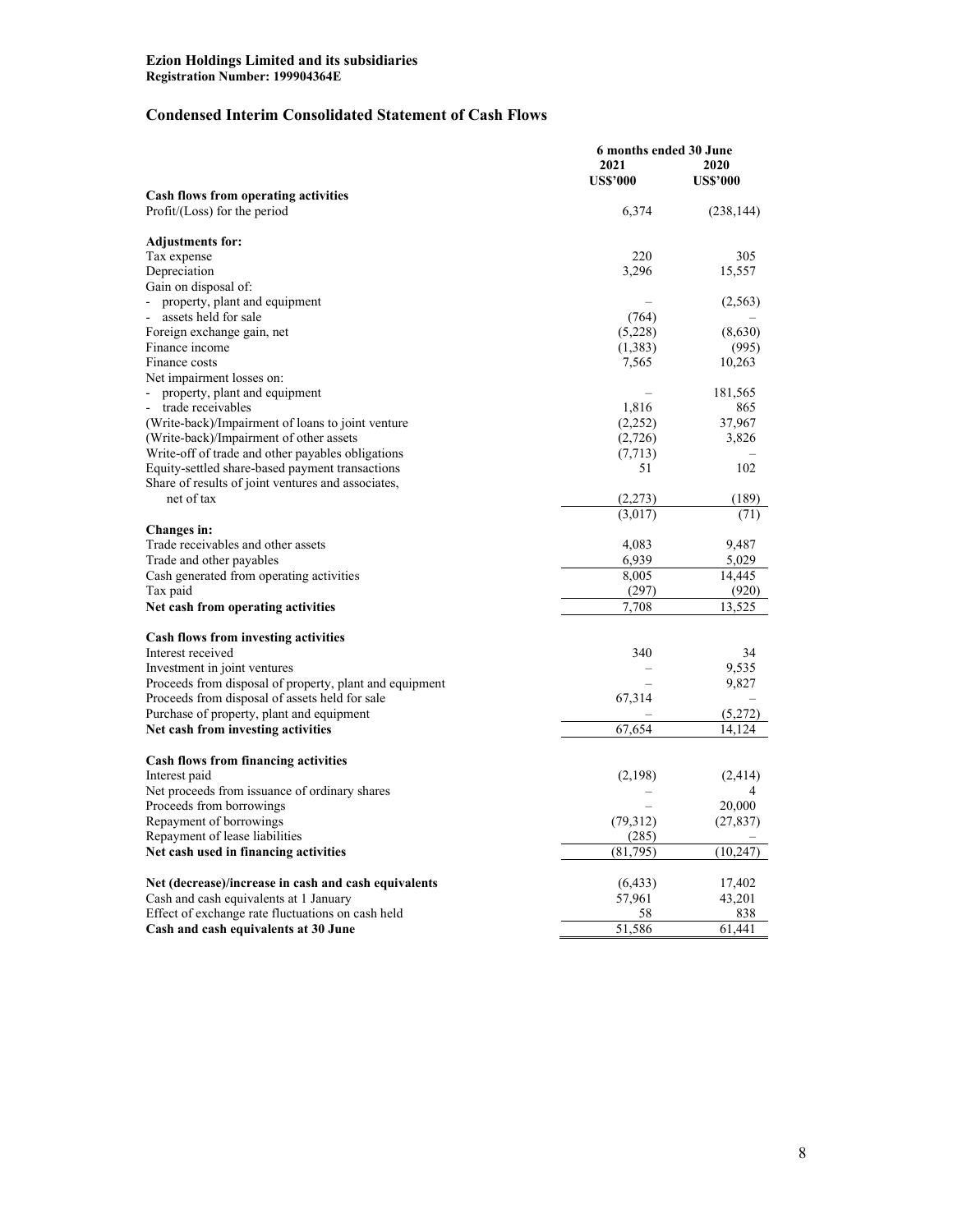# **1 Corporate Information**

Ezion Holdings Limited (the "Company") is incorporated in Singapore. The address of the Company's registered office is 438B Alexandra Road, #05-08/09 Alexandra Technopark, Singapore 119968.

These interim consolidated financial statements as at and for the three months ended ("second quarter") and six months ended ("half year") 30 June 2021 comprise the Company and its subsidiaries (collectively, the "Group").

The principal activities of the Company are those of investment holding company and the provision of management services to its subsidiaries. The principal activities of the Group are those relating to shipping agent, ship owner and provision of ship chartering services, ship management services and engineering works.

### **2 Going concern**

As at 30 June 2021, the Group and the Company had net current liabilities of US\$1,463,554,000 and US\$1,433,387,000 respectively; and net liabilities of US\$1,372,417,000 and US\$1,378,387,000 respectively. Of the total liabilities recorded, loans and borrowings of US\$1,467,994,000 were classified as "current liabilities" due to breaches on certain financial covenants, which make such debt obligations immediately callable on demand. During the period, the contractual interest obligations from the outstanding loans and borrowings amounting to US\$33,392,000 were not settled. As at the date of this report, a notice of payment default from an unsecured lender for an outstanding obligation of US\$8,766,000 has been served onto the Company, but not from secured lenders.

The Group forecasts that the cash flows from continuing businesses are sufficient to meet working capital needs in the next 12 months, but not to meet the loan and interest obligations.

In order to support the continuing use of the going concern assumption, the directors and management of the Company remain committed to seek third party investors to re-capitalise the Company, and to negotiate a debt restructuring plan with existing lenders. The financial statements of the Group and Company have therefore been prepared on a going concern basis assuming that such corporate and debt restructuring plans remain feasible to be undertaken to enable the Group and Company to operate as a going concern.

Notwithstanding the on-going restructuring plans being contemplated, there is uncertainty over the recapitalisation of equity and debt restructuring plans, as these plans are subject to investment evaluation by prospective investors and agreement by individual and collective lenders to undertake a debt restructuring plan, and also voting by shareholders at general meetings to approve any scheme of arrangement.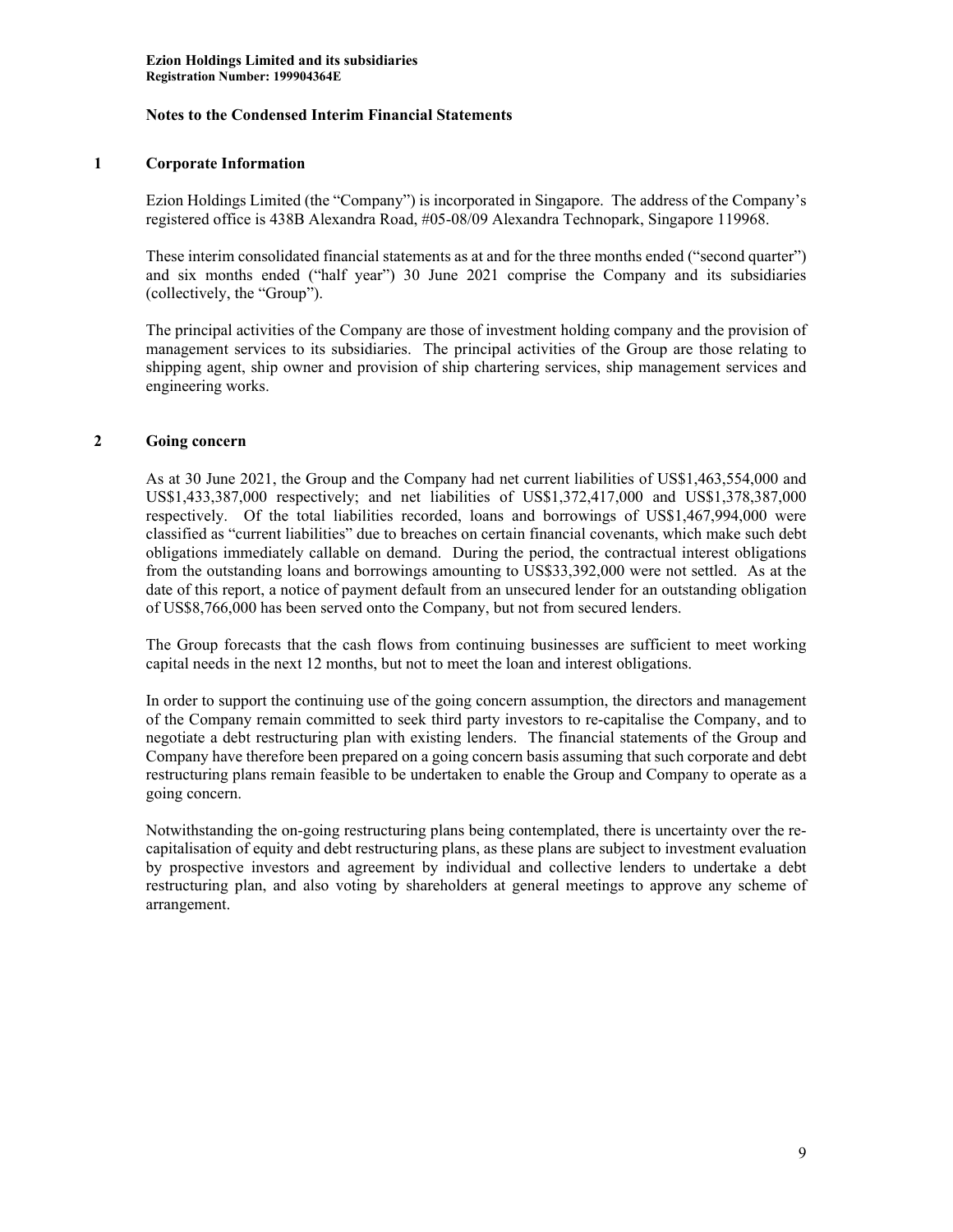### **2 Going concern (cont'd)**

If the financial statements were presented on a realisation basis, the carrying value of its assets and liabilities may be materially different. If the Group and the Company were unable to continue in operational existence for the foreseeable future, the Group and Company may be unable to discharge its liabilities in the normal course of business and adjustments may have to be made to reflect the situation that assets may need to be realised other than in the normal course of business and at amounts which could differ significantly from the amounts at which they are currently recorded in the statement of financial positions. In addition, the Group and Company may have to reclassify its non-current assets as current assets. No such adjustments have been made to these financial statements.

# **3 Basis of preparation**

The condensed interim financial statements for the three months and six months ended 30 June 2021 have been prepared in accordance with Singapore Financial Reporting Standards (International) (SFRS(I)) *1-34 Interim Financial Reporting* issued by the Accounting Standards Council Singapore. The condensed interim financial statements do not include all the information required for a complete set of financial statements. However, selected explanatory notes are included to explain events and transactions that are significant to an understanding of the changes in the Group's financial position and performance of the Group since the last annual financial statements for the year ended 31 December 2020.

The accounting policies adopted are consistent with those of the previous financial year which were prepared in accordance with SFRS(I)s, except for the adoption of new and amended standards as set out in Note 3.1.

The condensed interim financial statements are presented in United States dollars ("US\$"), which is the Company's functional currency. All financial information presented in US\$ have been rounded to the nearest thousand, unless otherwise stated.

### **3.1 New and amended standards adopted by the Group**

A number of amendments to Standards have become applicable for the current reporting period. The Group did not have to change its accounting policies or make retrospective adjustments as a result of adopting those standards.

### **3.2 Use of estimates and judgements**

In preparing the condensed interim financial statements, management has made judgements, estimates and assumptions that affect the application of accounting policies and the reported amounts of assets and liabilities, income and expense. Actual results may differ from these estimates.

The significant judgements made by management in applying the Group's accounting policies and the key sources of estimation uncertainty were the same as those that applied to the consolidated financial statements as at and for the year ended 31 December 2020.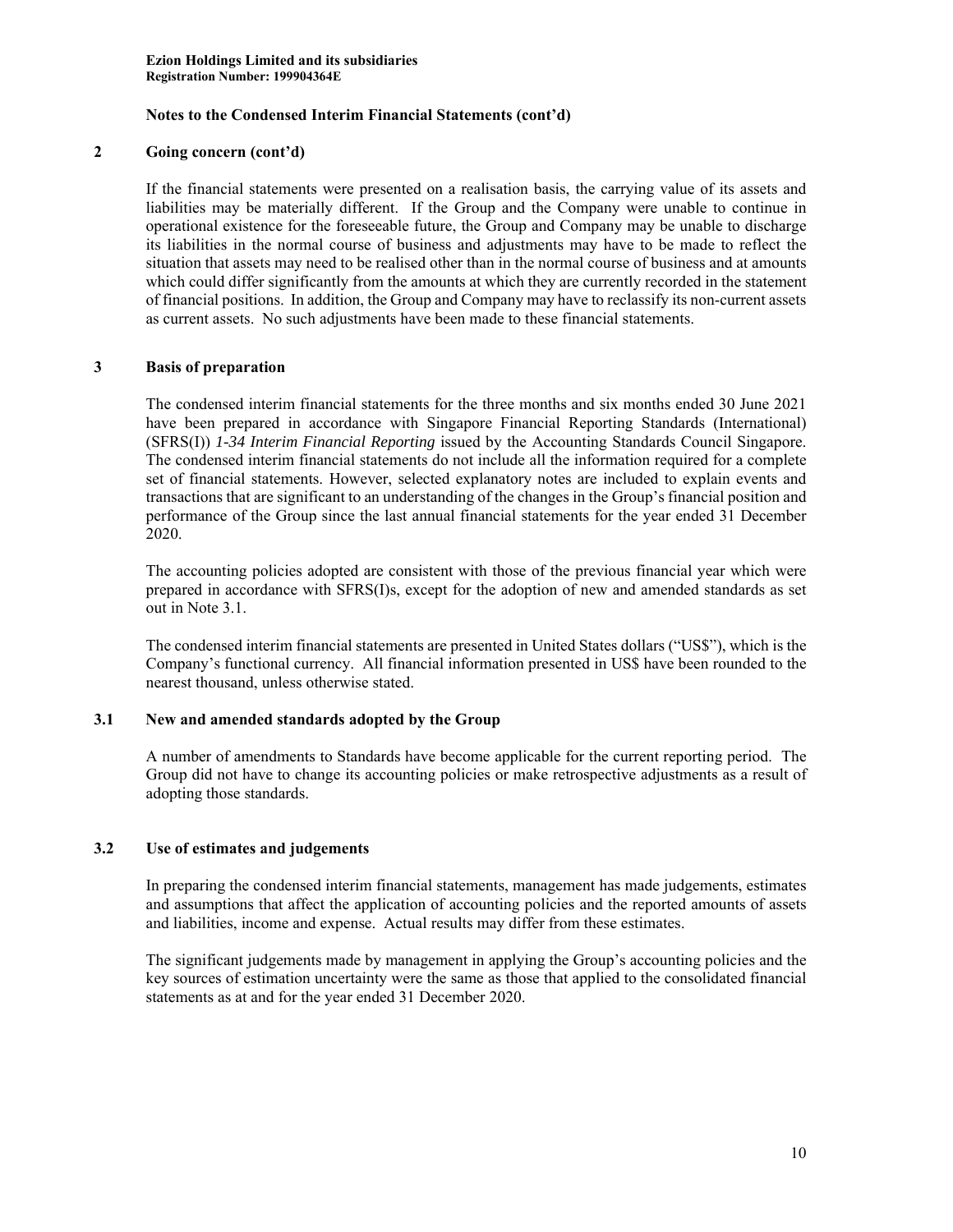#### **3.2 Use of estimates and judgements (cont'd)**

Estimates and underlying assumptions are reviewed on an ongoing basis. Revisions to accounting estimates are recognised in the period in which the estimates are revised and in any future periods affected.

Information about assumptions and estimation uncertainties that have a significant risk of resulting in a material adjustment to the carrying amounts of assets and liabilities within the next interim period are included in Note 18.

### **4 Seasonal operations**

The Group's businesses are not affected significantly by seasonal or cyclical factors during the financial period.

### **5 Segment and revenue information**

The Group has four reportable segments, as described below, which are the Group's strategic business units. The strategic business units offer different products and services, and are managed separately because they require different technology and marketing strategies. For each of the strategic business units, the Group's key management reviews internal management reports on at least a quarterly basis. The following summary describes the operations in each of the Group's reportable segments:

- (a) Liftboats: engaged in the owning, chartering and management of self-propelled rigs involved in the production and maintenance phase of the oil and gas industry as well as the offshore windfarm industry.
- (b) Jack-up rigs: engaged in the owning, chartering and management of non self-propelled rigs involved in the production, maintenance and exploration phase of the oil and gas industry as well as offshore windfarm accommodation market.
- (c) Offshore support logistics services: engaged in the owning, chartering and management of energy related offshore logistics support vessels.
- (d) Others: assets or investments involved in energy related industry.

Information regarding the results of each reportable segment is included below. Performance is measured based on segment profit before tax, as included in the internal management reports that are reviewed by the Group's Chief Executive Officer. Segment profit is used to measure performance as management believes that such information is the most relevant in evaluating the results of certain segments relative to other entities that operate within these industries. Inter-segment pricing is determined on an arm's length basis.

"Jack-up rigs" and "Offshore support logistics services" were classified as discontinued operations.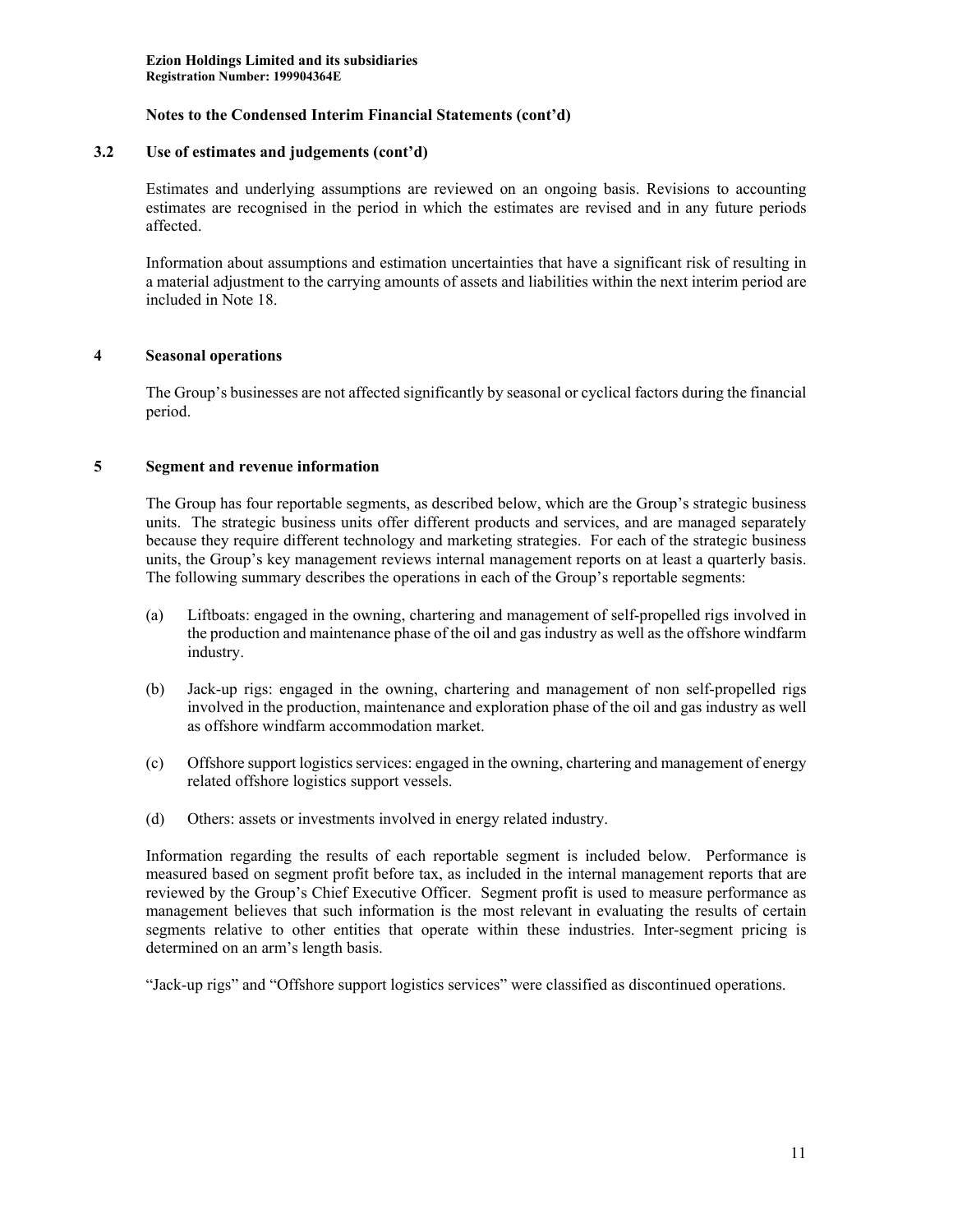# **Notes to the Condensed Interim Financial Statements (cont'd)**

# **5.1 Reportable segments**

# **Segment performance**

| 3 months ended 30 June 2021                                                                                                        | <b>Liftboats</b><br><b>US\$'000</b> | Jack-up rigs<br>(Discontinued)<br><b>US\$'000</b> | <b>Offshore</b><br>support<br>logistics<br>services<br>(Discontinued)<br><b>US\$'000</b> | <b>Total</b><br>operations<br><b>US\$'000</b> |
|------------------------------------------------------------------------------------------------------------------------------------|-------------------------------------|---------------------------------------------------|------------------------------------------------------------------------------------------|-----------------------------------------------|
| Revenue                                                                                                                            | 4,065                               |                                                   |                                                                                          | 4,065                                         |
| Reportable segment results from operating activities<br>Depreciation expense<br>Write-back/(Impairment loss) of trade receivables, | 9<br>(868)                          | (324)<br>(26)                                     | (830)                                                                                    | (1,145)<br>(894)                              |
| other assets, and loans to joint ventures                                                                                          | 7,921                               | (3,368)                                           | 1,237                                                                                    | 5,790                                         |
| Write-off of trade and other payable obligations                                                                                   | 3,135                               | 3,327                                             | 1,251                                                                                    | 7,713                                         |
| Other income                                                                                                                       | (1,518)                             |                                                   |                                                                                          | (1,518)                                       |
| Share of results of joint ventures and associates, net of                                                                          |                                     |                                                   |                                                                                          |                                               |
| tax                                                                                                                                | 970                                 |                                                   |                                                                                          | 970                                           |
| Finance income<br>Finance costs                                                                                                    | 3                                   |                                                   | 659                                                                                      | 662                                           |
| Unallocated income                                                                                                                 | (3,977)                             | (548)                                             | (556)                                                                                    | (5,081)<br>2,107                              |
| Profit before tax                                                                                                                  |                                     |                                                   |                                                                                          | 8,604                                         |
| Tax expense                                                                                                                        |                                     |                                                   |                                                                                          | (202)                                         |
| Profit for the period                                                                                                              |                                     |                                                   |                                                                                          | 8,402                                         |
|                                                                                                                                    |                                     |                                                   |                                                                                          |                                               |
| 3 months ended 30 June 2020                                                                                                        |                                     |                                                   |                                                                                          |                                               |
| Revenue                                                                                                                            | 6,585                               | 1,491                                             | 571                                                                                      | 8,647                                         |

| Reportable segment results from operating activities<br>Depreciation expense<br>Impairment loss on property, plant and equipment | 4,520<br>(6,756)<br>(19,678) | (5, 133)<br>(552)<br>(575) | (104)<br>(521) | (717)<br>(7,829)<br>(20, 253) |
|----------------------------------------------------------------------------------------------------------------------------------|------------------------------|----------------------------|----------------|-------------------------------|
| (Impairment loss)/Write-back of trade receivables,                                                                               |                              |                            |                |                               |
| other assets, finance lease receivables and loans to                                                                             |                              |                            |                |                               |
| joint ventures                                                                                                                   | (2,302)                      | 9,535                      | 987            | 8.220                         |
| Other income                                                                                                                     | (6,052)                      |                            | 2,563          | (3,489)                       |
| Share of results of joint ventures and associates, net of                                                                        |                              |                            |                |                               |
| tax                                                                                                                              | 340                          |                            |                | 340                           |
| Finance income                                                                                                                   | (63)                         |                            | 513            | 450                           |
| Finance costs                                                                                                                    | (2,866)                      | (303)                      | (404)          | (3,573)                       |
| Unallocated income                                                                                                               |                              |                            |                | 176                           |
| Loss before tax                                                                                                                  |                              |                            |                | (26, 675)                     |
| Tax expense                                                                                                                      |                              |                            |                | (175)                         |
| Loss for the period                                                                                                              |                              |                            |                | (26, 850)                     |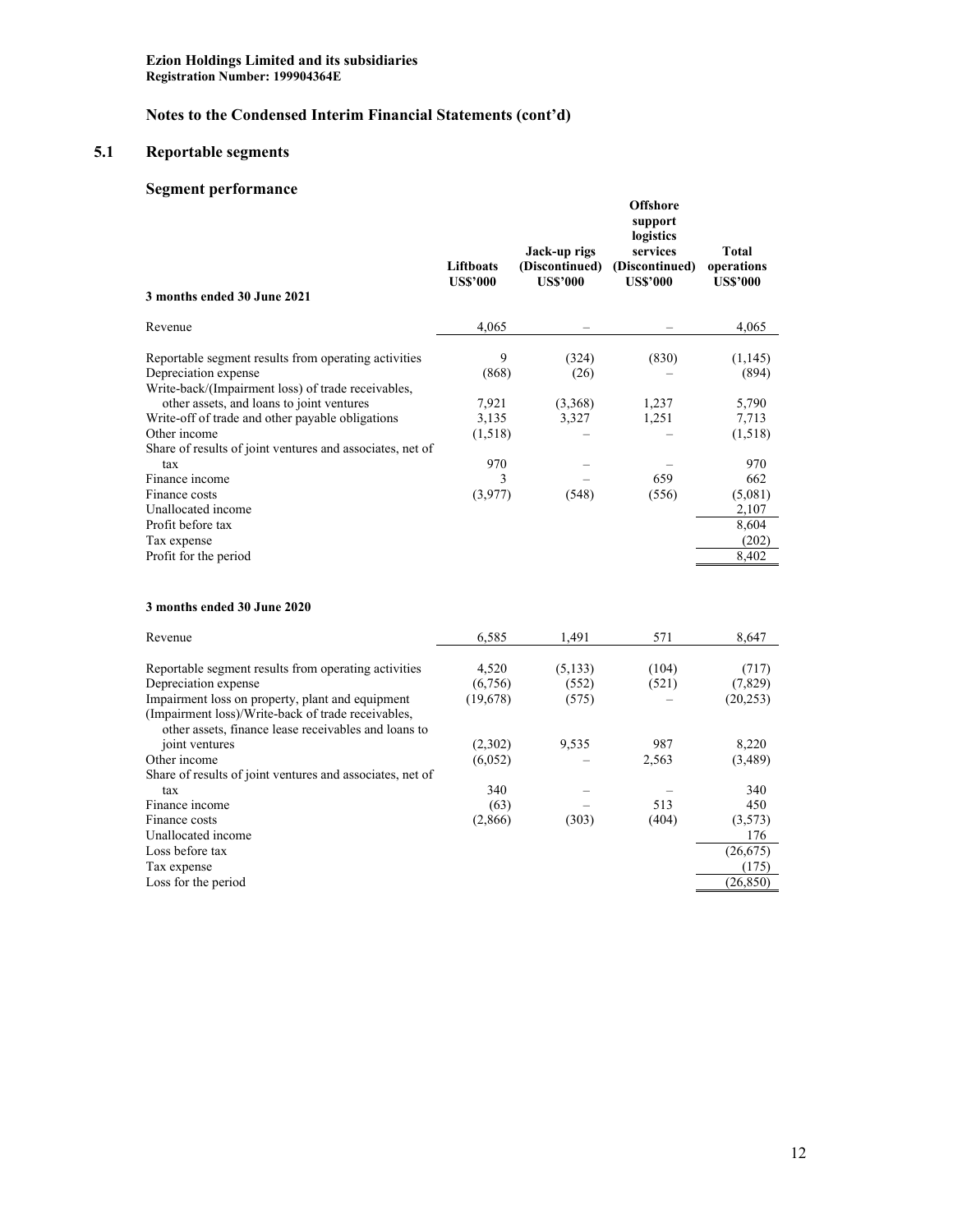# **Notes to the Condensed Interim Financial Statements (cont'd)**

# **5.1 Reportable segments (cont'd)**

# **Segment performance (cont'd)**

| 6 months ended 30 June 2021                                                                                                                                                     | Liftboats<br><b>US\$'000</b> | Jack-up rigs<br>(Discontinued)<br><b>US\$'000</b> | <b>Offshore</b><br>support<br>logistics<br>services<br>(Discontinued)<br><b>US\$'000</b> | <b>Total</b><br>operations<br><b>US\$'000</b> |
|---------------------------------------------------------------------------------------------------------------------------------------------------------------------------------|------------------------------|---------------------------------------------------|------------------------------------------------------------------------------------------|-----------------------------------------------|
| Revenue                                                                                                                                                                         | 6,760                        |                                                   | 380                                                                                      | 7,140                                         |
| Reportable segment results from operating activities<br>Depreciation expense<br>Write-back/(Impairment loss) of trade receivables,<br>other assets, and loans to joint ventures | (965)<br>(3,243)<br>5,903    | (1,703)<br>(53)<br>(3,368)                        | (1,208)<br>627                                                                           | (3,876)<br>(3,296)<br>3,162                   |
| Write-off of trade and other payable obligations<br>Other income<br>Share of results of joint ventures and associates, net of                                                   | 3,135<br>5,544               | 3,327                                             | 1,251                                                                                    | 7,713<br>5,544                                |
| tax<br>Finance income<br>Finance costs<br>Unallocated income                                                                                                                    | 2,273<br>9<br>(5,694)        | (1,150)                                           | 1,374<br>(721)                                                                           | 2,273<br>1,383<br>(7, 565)<br>1,256           |
| Profit before tax<br>Tax expense<br>Profit for the period                                                                                                                       |                              |                                                   |                                                                                          | 6,594<br>(220)<br>6,374                       |
| 6 months ended 30 June 2020                                                                                                                                                     |                              |                                                   |                                                                                          |                                               |

| Revenue                                                   | 14,573     | 2.576     | 1.785    | 18,934     |
|-----------------------------------------------------------|------------|-----------|----------|------------|
| Reportable segment results from operating activities      | 4.663      | (5,405)   | (763)    | (1,505)    |
| Depreciation expense                                      | (13,350)   | (1,081)   | (1,126)  | (15, 557)  |
| Impairment loss on property, plant and equipment          | (149, 044) | (32, 521) |          | (181, 565) |
| (Impairment loss)/Write-back of trade receivables,        |            |           |          |            |
| other assets, finance lease receivables and loans to      |            |           |          |            |
| joint ventures                                            | (52, 245)  | 9,535     | 52       | (42, 658)  |
| Other income                                              | 9,622      |           | 2,563    | 12,185     |
| Share of results of joint ventures and associates, net of |            |           |          |            |
| tax                                                       | 189        |           |          | 189        |
| Finance income                                            | (29)       |           | 1.024    | 995        |
| Finance costs                                             | (7,707)    | (1,097)   | (1, 459) | (10, 263)  |
| Unallocated income                                        |            |           |          | 340        |
| Loss before tax                                           |            |           |          | (237, 839) |
| Tax expense                                               |            |           |          | (305)      |
| Loss for the period                                       |            |           |          | (238, 144) |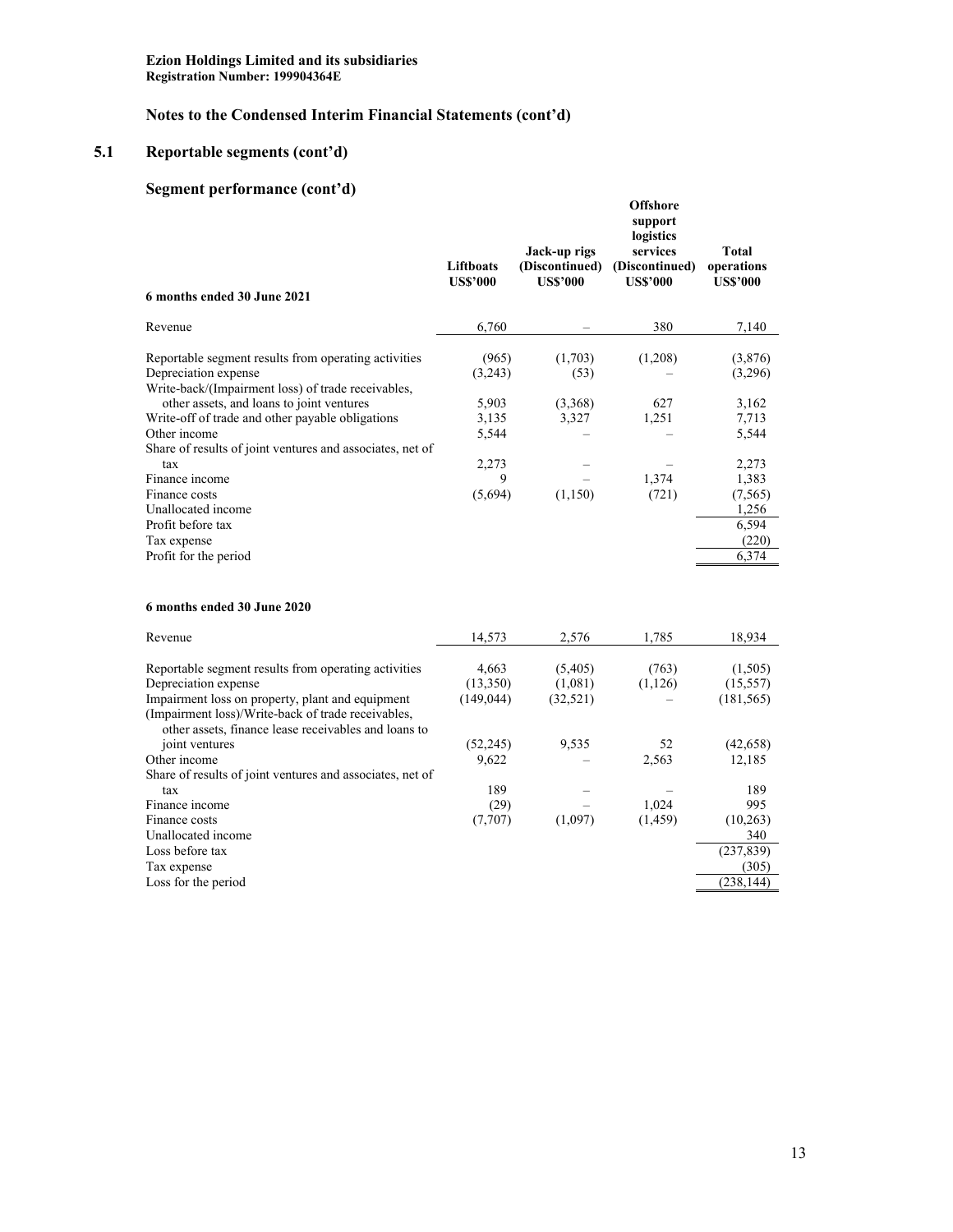# **Notes to the Condensed Interim Financial Statements (cont'd)**

# **5.1 Reportable segments (cont'd)**

# **Segment assets and liabilities**

| As at 30 June 2021                                                                                                    | Liftboats<br><b>US\$'000</b> | Jack-up rigs<br>(Discontinued)<br><b>US\$'000</b> | <b>Offshore</b><br>support<br>logistics<br>services<br>(Discontinued)<br><b>US\$'000</b> | Total<br>operations<br><b>US\$'000</b> |
|-----------------------------------------------------------------------------------------------------------------------|------------------------------|---------------------------------------------------|------------------------------------------------------------------------------------------|----------------------------------------|
| Reportable segment assets<br>Investment in joint ventures and associates<br>Unallocated assets<br><b>Total</b> assets | 156,585<br>11,450            | 2,021                                             | 25,828                                                                                   | 184,434<br>11,450<br>16,760<br>212,644 |
| Reportable segment liabilities<br>Unallocated liabilities<br><b>Total liabilities</b>                                 | 433,487                      | 209,702                                           | 34,536                                                                                   | 677,725<br>907,336<br>1,585,061        |
| As at 30 June 2020                                                                                                    |                              |                                                   |                                                                                          |                                        |
| Reportable segment assets<br>Investment in joint ventures and associates<br>Unallocated assets<br>Total assets        | 452,246<br>32,508            | 21,283                                            | 60,486                                                                                   | 534,015<br>32,508<br>52,197<br>618,720 |
| Reportable segment liabilities<br>Unallocated liabilities<br><b>Total liabilities</b>                                 | 500,505                      | 223,883                                           | 56,618                                                                                   | 781,006<br>946,232<br>1,727,238        |
| Capital expenditure                                                                                                   | 3,689                        | 1,583                                             |                                                                                          | 5,272                                  |

# **Geographical segments**

| Non-current assets $^{(1)}$        |                                    |  |  |
|------------------------------------|------------------------------------|--|--|
| 30 June<br>2021<br><b>US\$'000</b> | 30 June<br>2020<br><b>US\$'000</b> |  |  |
| 59,283                             | 328,582                            |  |  |
| 5,145                              | 74,203                             |  |  |
| 64.428                             | 402,785                            |  |  |
|                                    |                                    |  |  |

(1) Non-current assets consist of property, plant and equipment, excluding right-of-use assets.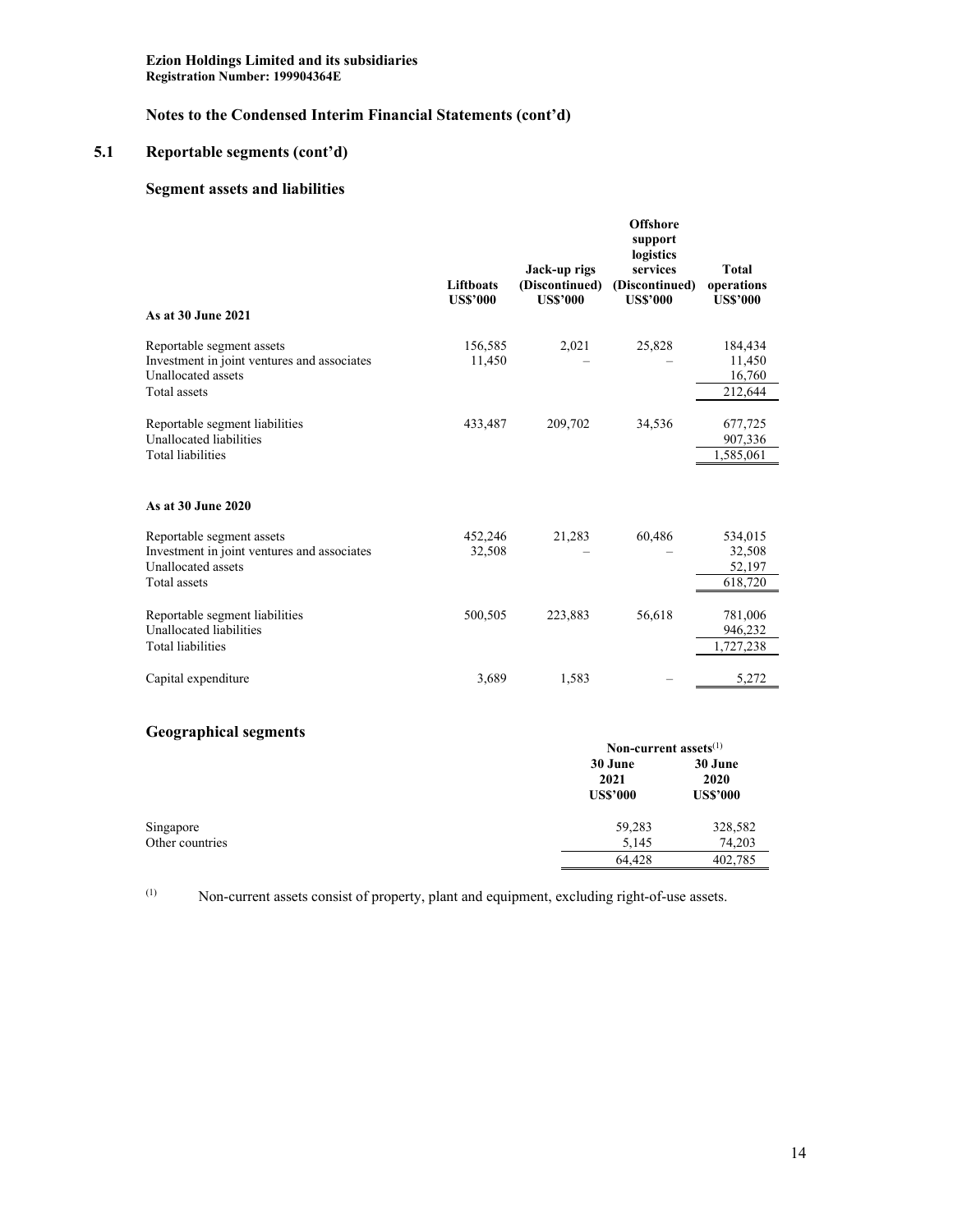# **5.2 Disaggregation of revenue**

In the following table, revenue from contracts with customers is disaggregated by primary geographical markets, major products and service lines and timing of revenue recognition. The table also includes a reconciliation of the disaggregated revenue with the Group's reportable segments.

|                                                                                                                  | Liftboat<br>3 months ended 30 June |                         |                         | Jack-up rigs<br>(Discontinued)<br>3 months ended 30 June |                         | <b>Offshore support</b><br>logistics services<br>(Discontinued)<br>3 months ended 30 June |  |
|------------------------------------------------------------------------------------------------------------------|------------------------------------|-------------------------|-------------------------|----------------------------------------------------------|-------------------------|-------------------------------------------------------------------------------------------|--|
|                                                                                                                  | 2021<br><b>US\$'000</b>            | 2020<br><b>US\$'000</b> | 2021<br><b>US\$'000</b> | 2020<br><b>US\$'000</b>                                  | 2020<br><b>US\$'000</b> | 2020<br><b>US\$'000</b>                                                                   |  |
| Primary geographical markets                                                                                     |                                    |                         |                         |                                                          |                         |                                                                                           |  |
| Singapore                                                                                                        | 349                                |                         |                         |                                                          |                         | 537                                                                                       |  |
| China                                                                                                            | 1,720                              | 1,740                   |                         |                                                          |                         |                                                                                           |  |
| Malaysia                                                                                                         |                                    | 1,414                   |                         |                                                          |                         |                                                                                           |  |
| Middle East                                                                                                      | 1,000                              | 2,503                   |                         |                                                          |                         |                                                                                           |  |
| India                                                                                                            |                                    |                         |                         | 1,491                                                    |                         |                                                                                           |  |
| Indonesia                                                                                                        | 996                                | 928                     |                         |                                                          |                         | 34                                                                                        |  |
|                                                                                                                  | 4,065                              | 6,585                   |                         | 1,491                                                    |                         | 571                                                                                       |  |
| Major products/service line<br>Chartering revenue<br>Project management, offshore<br>support and marine services | 2,685                              | 6,518                   |                         | 1,491                                                    |                         | 391                                                                                       |  |
| income                                                                                                           | 1,380                              | 67                      |                         |                                                          |                         | 180                                                                                       |  |
|                                                                                                                  | 4,065                              | 6,585                   |                         | 1,491                                                    |                         | 571                                                                                       |  |
| Timing of revenue recognition<br>Services transferred over time                                                  | 4,065                              | 6,585                   |                         | 1,491                                                    |                         | 571                                                                                       |  |

|                              | Liftboat<br>6 months ended 30 June |                 | Jack-up rigs<br>(Discontinued)<br>6 months ended 30 June |                 | <b>Offshore support</b><br>logistics services<br>(Discontinued)<br>6 months ended 30 June |                 |
|------------------------------|------------------------------------|-----------------|----------------------------------------------------------|-----------------|-------------------------------------------------------------------------------------------|-----------------|
|                              | 2021                               | 2020            | 2021                                                     | 2020            | 2021                                                                                      | 2020            |
|                              | <b>US\$'000</b>                    | <b>US\$'000</b> | <b>US\$'000</b>                                          | <b>US\$'000</b> | <b>US\$'000</b>                                                                           | <b>US\$'000</b> |
| Primary geographical markets |                                    |                 |                                                          |                 |                                                                                           |                 |
| Singapore                    | 381                                |                 |                                                          |                 | 380                                                                                       | 1,717           |
| China                        | 3,280                              | 3.300           |                                                          |                 |                                                                                           |                 |
| Malaysia                     | 30                                 | 4,586           |                                                          |                 |                                                                                           |                 |
| Middle East                  | 1.000                              | 5.006           |                                                          |                 |                                                                                           |                 |
| India                        |                                    |                 |                                                          | 1.491           |                                                                                           |                 |
| Indonesia                    | 2.069                              | 1.681           |                                                          | 1.085           |                                                                                           | 68              |
|                              | 6.760                              | 14,573          |                                                          | 2,576           | 380                                                                                       | 1.785           |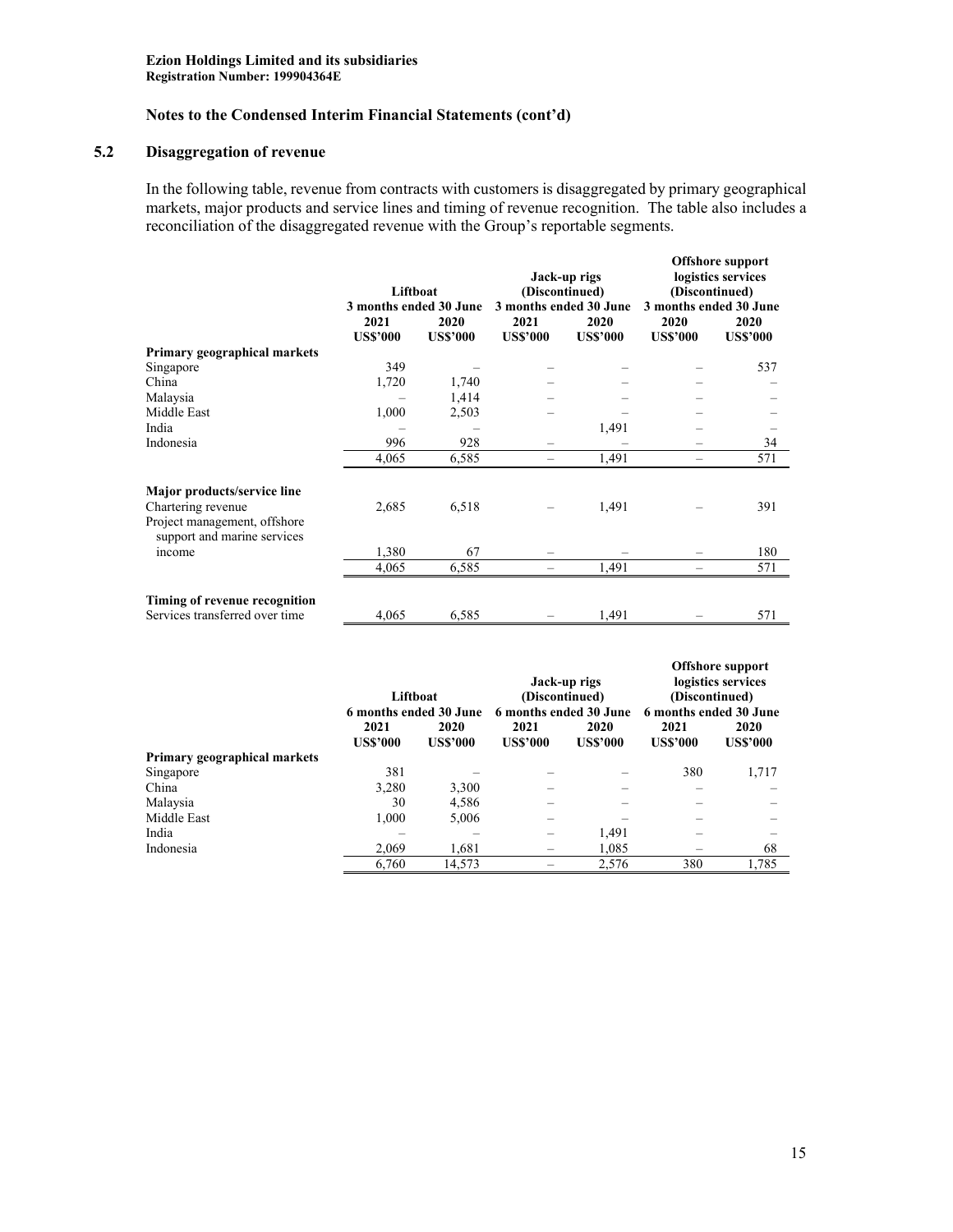# **5.2 Disaggregation of revenue (cont'd)**

|                                                                                                                  | Liftboat<br>6 months ended 30 June |                         |                         | Jack-up rigs<br>(Discontinued)<br>6 months ended 30 June |                         | <b>Offshore support</b><br>logistics services<br>(Discontinued)<br>6 months ended 30 June |  |
|------------------------------------------------------------------------------------------------------------------|------------------------------------|-------------------------|-------------------------|----------------------------------------------------------|-------------------------|-------------------------------------------------------------------------------------------|--|
|                                                                                                                  | 2021<br><b>US\$'000</b>            | 2020<br><b>US\$'000</b> | 2021<br><b>US\$'000</b> | 2020<br><b>US\$'000</b>                                  | 2021<br><b>US\$'000</b> | 2020<br><b>US\$'000</b>                                                                   |  |
| Major products/service line<br>Chartering revenue<br>Project management, offshore<br>support and marine services | 5.284                              | 14,325                  |                         | 2,576                                                    |                         | 865                                                                                       |  |
| income                                                                                                           | 1.476                              | 248                     |                         |                                                          | 380                     | 920                                                                                       |  |
|                                                                                                                  | 6.760                              | 14.573                  |                         | 2,576                                                    | 380                     | 1,785                                                                                     |  |
| Timing of revenue recognition<br>Services transferred over time                                                  | 6.760                              | 14,573                  |                         | 2,576                                                    | 380                     | 1,785                                                                                     |  |

# **6 Financial assets and liabilities**

|                                                            | Amortised<br>cost<br><b>US\$'000</b> | $FVOCI -$<br>equity<br>instruments<br><b>US\$'000</b> | <b>Financial</b><br>liabilities at<br><b>FVTPL</b><br><b>US\$'000</b> | <b>Other financial</b><br><b>liabilities</b><br><b>US\$'000</b> | <b>Total</b><br>carrying<br>amount<br><b>US\$'000</b> |
|------------------------------------------------------------|--------------------------------------|-------------------------------------------------------|-----------------------------------------------------------------------|-----------------------------------------------------------------|-------------------------------------------------------|
| Group                                                      |                                      |                                                       |                                                                       |                                                                 |                                                       |
| 30 June 2021                                               |                                      |                                                       |                                                                       |                                                                 |                                                       |
| Financial assets not measured at fair<br>value             |                                      |                                                       |                                                                       |                                                                 |                                                       |
| Other assets <sup>(1)</sup>                                | 21,593                               |                                                       |                                                                       |                                                                 | 21,593                                                |
| Trade receivables                                          | 12,384                               |                                                       |                                                                       |                                                                 | 12,384                                                |
| Cash and cash equivalents                                  | 51,586                               |                                                       |                                                                       |                                                                 | 51,586                                                |
| Financial assets measured at fair<br>value                 |                                      |                                                       |                                                                       |                                                                 |                                                       |
| Equity investments – at FVOCI                              |                                      | 9,133                                                 |                                                                       |                                                                 | 9,133                                                 |
| <b>Financial liabilities not measured</b><br>at fair value |                                      |                                                       |                                                                       |                                                                 |                                                       |
| Other payables <sup>(2)</sup>                              |                                      |                                                       |                                                                       | (51, 422)                                                       | (51, 422)                                             |
| Trade payables                                             |                                      |                                                       |                                                                       | (18,954)                                                        | (18,954)                                              |
| Financial liabilities $(3)$                                |                                      |                                                       |                                                                       | (1,289,455)                                                     | (1,289,455)                                           |
| Lease liabilities                                          |                                      |                                                       |                                                                       | (579)                                                           | (579)                                                 |
| Debt securities $(4)$                                      |                                      |                                                       | $\qquad \qquad$                                                       | (91, 118)                                                       | (91, 118)                                             |
| Financial liability measured at fair<br>value              |                                      |                                                       |                                                                       |                                                                 |                                                       |
| Debt securities                                            |                                      |                                                       | (86, 842)                                                             |                                                                 | (86, 842)                                             |

(1) Excludes advances to suppliers, prepayments and equity investments.

(2) Excludes downpayments and advances from customers and deferred revenue.

(1)<br>(2)<br>(3)<br>(4) (3) Excludes lease liabilities.

Excludes Series B debt securities.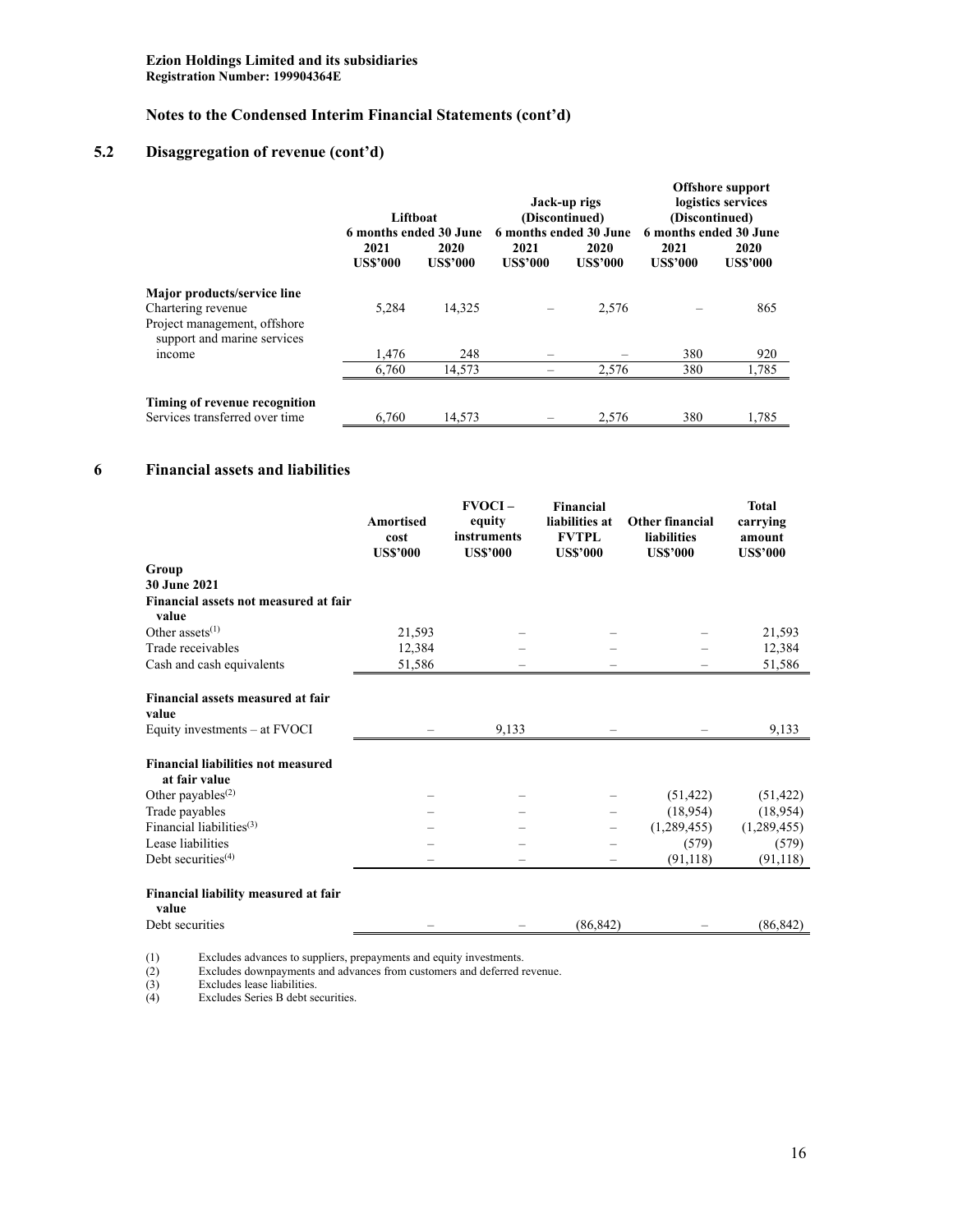#### **6 Financial assets and liabilities (cont'd)**

|                                                            | <b>Amortised</b><br>cost<br><b>US\$'000</b> | $FVOCI -$<br>equity<br>instruments<br><b>US\$'000</b> | <b>Financial</b><br>liabilities at<br><b>FVTPL</b><br><b>US\$'000</b> | <b>Other financial</b><br>liabilities<br><b>US\$'000</b> | <b>Total</b><br>carrying<br>amount<br><b>US\$'000</b> |
|------------------------------------------------------------|---------------------------------------------|-------------------------------------------------------|-----------------------------------------------------------------------|----------------------------------------------------------|-------------------------------------------------------|
| Group                                                      |                                             |                                                       |                                                                       |                                                          |                                                       |
| <b>31 December 2020</b>                                    |                                             |                                                       |                                                                       |                                                          |                                                       |
| Financial assets not measured at fair<br>value             |                                             |                                                       |                                                                       |                                                          |                                                       |
| Other assets $(1)$                                         | 35,551                                      |                                                       |                                                                       |                                                          | 35,551                                                |
| Trade receivables                                          | 12,871                                      |                                                       |                                                                       |                                                          | 12,871                                                |
| Cash and cash equivalents                                  | 57,961                                      |                                                       |                                                                       |                                                          | 57,961                                                |
| Financial assets measured at fair<br>value                 |                                             |                                                       |                                                                       |                                                          |                                                       |
| Equity investments – at FVOCI                              |                                             | 6,501                                                 |                                                                       |                                                          | 6,501                                                 |
| <b>Financial liabilities not measured</b><br>at fair value |                                             |                                                       |                                                                       |                                                          |                                                       |
| Other payables <sup>(2)</sup>                              |                                             |                                                       |                                                                       | (72,012)                                                 | (72,012)                                              |
| Trade payables                                             |                                             |                                                       |                                                                       | (32, 417)                                                | (32, 417)                                             |
| Financial liabilities $(3)$                                |                                             |                                                       |                                                                       | (1,370,758)                                              | (1,370,758)                                           |
| Lease liabilities                                          |                                             |                                                       |                                                                       | (873)                                                    | (873)                                                 |
| Debt securities $(4)$                                      |                                             |                                                       |                                                                       | (92, 655)                                                | (92, 655)                                             |
| Financial liability measured at fair<br>value              |                                             |                                                       |                                                                       |                                                          |                                                       |
| Debt securities                                            |                                             |                                                       | (88, 307)                                                             |                                                          | (88,307)                                              |

(1) Excludes advances to suppliers, prepayments and equity investments.<br>(2) Excludes downpayments and advances from customers and deferred i

Excludes downpayments and advances from customers and deferred revenue.

(3) Excludes lease liabilities.<br>
(4) Excludes Series B debt se

Excludes Series B debt securities.

#### **Fair values versus carrying amounts**

#### *Non-derivative financial assets and liabilities*

As at 30 June 2021 and 31 December 2020, the carrying amounts of the Group's and the Company's financial instruments, other than equity investment at FVOCI and debt securities, carried at cost or amortised cost are not materially different from their fair values due to their short-term nature and immaterial effects of discounting.

#### **Fair value measurement**

When measuring the fair value of an asset or a liability, the Group uses observable market data as far as possible. Fair values are categorised into different levels in a fair value hierarchy based on the inputs used in the valuation techniques as follows:

- Level 1: quoted prices (unadjusted) in active markets for identical assets or liabilities.
- Level 2: inputs other than quoted prices included in Level 1 that are observable for the asset or liability, either directly (i.e. as prices) or indirectly (i.e. derived from prices).
- Level 3: inputs for the asset or liability that are not based on observable market data (unobservable inputs).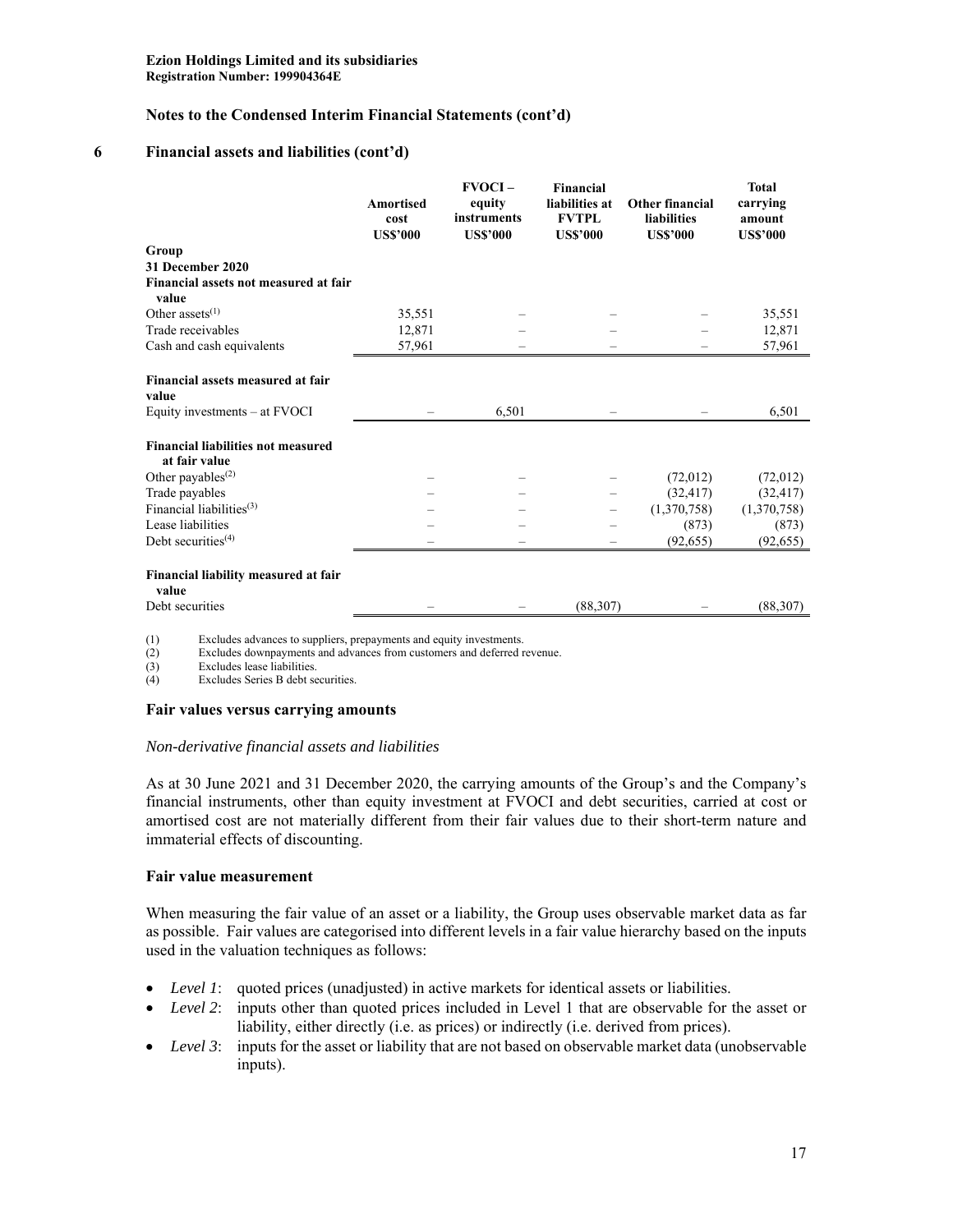#### **6 Financial assets and liabilities (cont'd)**

#### *Financial assets and financial liabilities measured at fair value*

| <b>Level 1</b><br><b>US\$'000</b> | Level 2<br><b>US\$'000</b> | Level 3<br><b>US\$'000</b> | <b>Total</b><br><b>US\$'000</b> |
|-----------------------------------|----------------------------|----------------------------|---------------------------------|
|                                   |                            |                            |                                 |
|                                   |                            |                            |                                 |
| 9,133                             |                            |                            | 9,133                           |
|                                   |                            | (86, 842)                  | (86, 842)                       |
|                                   |                            |                            |                                 |
|                                   |                            |                            | 6,501                           |
|                                   |                            |                            | (88, 307)                       |
|                                   | 6,501                      |                            | (88, 307)                       |

*Financial assets and financial liabilities not measured at fair value but for which fair values are disclosed\** 

|                          | Level 1<br><b>US\$'000</b> | <b>Level 2</b><br><b>US\$'000</b> | Level 3<br><b>US\$'000</b> | <b>Total</b><br><b>US\$'000</b> |
|--------------------------|----------------------------|-----------------------------------|----------------------------|---------------------------------|
| <b>Group and Company</b> |                            |                                   |                            |                                 |
| <b>30 June 2021</b>      |                            |                                   |                            |                                 |
| Liability                |                            |                                   |                            |                                 |
| Debt securities          |                            |                                   | (86, 842)                  | (86, 842)                       |
|                          |                            |                                   |                            |                                 |
| 31 December 2020         |                            |                                   |                            |                                 |
| Liability                |                            |                                   |                            |                                 |
| Debt securities          |                            |                                   | (88, 307)                  | (88, 307)                       |

**\*** Excludes financial assets and financial liabilities whose carrying amounts measured on the amortised cost basis approximate their fair value due to their short-term nature and where the effect of discounting is immaterial.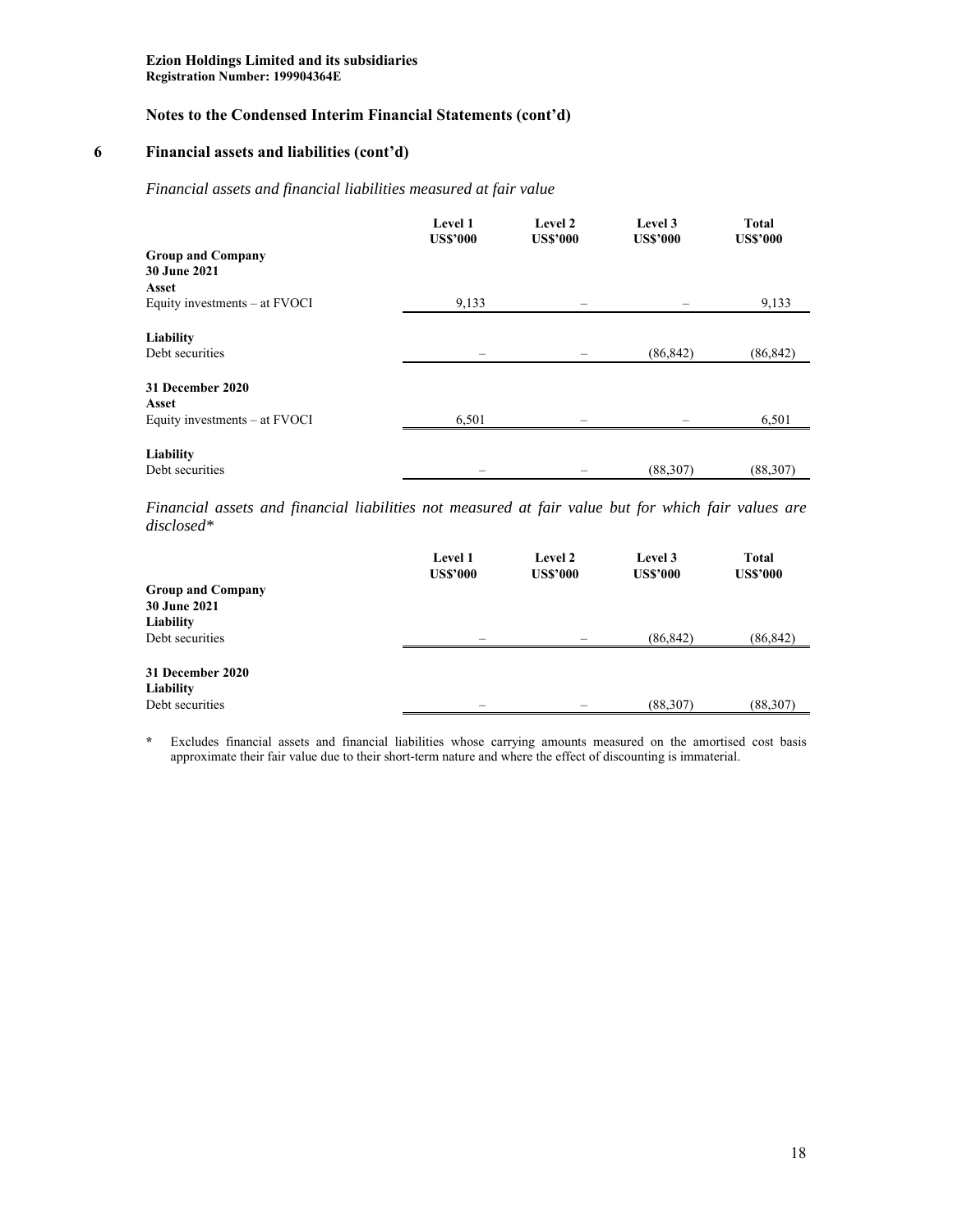# **7 Profit/(Loss) before tax from continuing operations**

The following items have been included in arriving at profit/(loss) before tax from continuing operations:

|                                              | 3 months ended 30 June |                 | 6 months ended 30 June |                 |
|----------------------------------------------|------------------------|-----------------|------------------------|-----------------|
|                                              | 2021                   | 2020            |                        | 2020            |
|                                              | <b>US\$'000</b>        | <b>US\$'000</b> | <b>US\$'000</b>        | <b>US\$'000</b> |
| Included in other income:                    |                        |                 |                        |                 |
| Foreign exchange loss/(gain), net            | 1,572                  | 6,544           | (5,228)                | (8,630)         |
| Included in cost of sales and other expense: |                        |                 |                        |                 |
| Loss on disposal of assets held for sale     | 1,552                  |                 | 2,777                  |                 |
| Depreciation expense on property, plant and  |                        |                 |                        |                 |
| equipment                                    | 868                    | 6,756           | 3,243                  | 13,350          |
| Net impairment losses on:                    |                        |                 |                        |                 |
| property, plant and equipment                |                        | 19,678          |                        | 149,044         |
| trade receivables                            | 1,480                  | 865             | 738                    | 865             |
| (Write-back)/Impairment of loans to joint    |                        |                 |                        |                 |
| venture                                      | (2,527)                | 17              | (2,276)                | 37,967          |
| (Write-back)/Impairment of other assets      | (6,874)                | 1,420           | (4,365)                | 13,413          |
| Write-off of trade and other payables        |                        |                 |                        |                 |
| obligations                                  | (3, 135)               |                 | (3, 135)               |                 |

# **8 Taxation**

|                                        |                 | 3 months ended 30 June | 6 months ended 30 June |                 |
|----------------------------------------|-----------------|------------------------|------------------------|-----------------|
|                                        | 2021            | 2020                   | 2021                   | 2020            |
|                                        | <b>US\$'000</b> | <b>US\$'000</b>        | <b>US\$'000</b>        | <b>US\$'000</b> |
| Current tax expense                    |                 |                        |                        |                 |
| Current period                         | 188             |                        | 188                    |                 |
| Under/(Over)provision in prior periods |                 |                        |                        | (111)           |
| Foreign tax expense                    | 14              | 174                    | 32                     | 416             |
|                                        | 202             | 175                    | 220                    | 305             |
|                                        |                 |                        |                        |                 |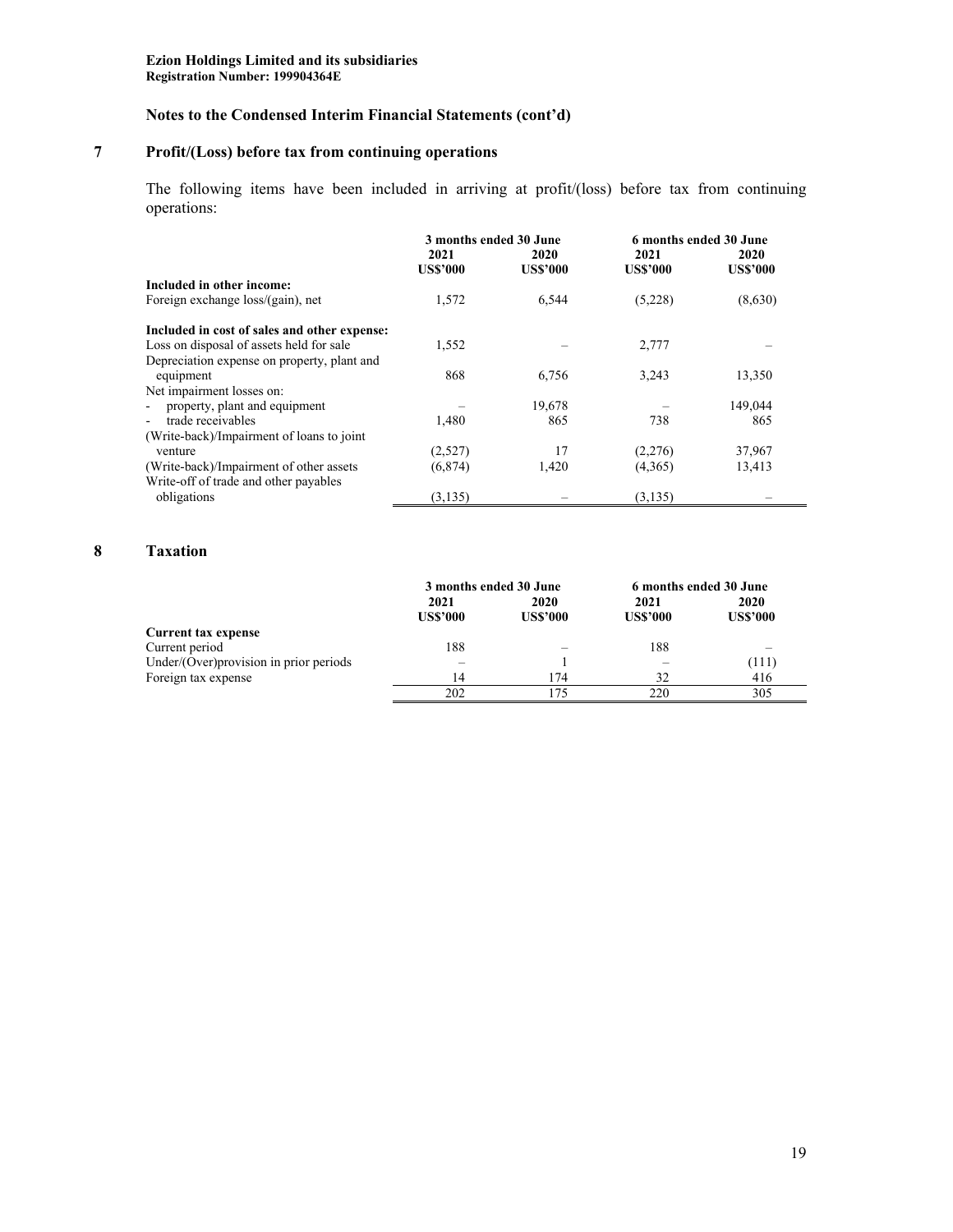# **9 Discontinued operations**

|                                                                                                     | 3 months ended 30 June  |                         | 6 months ended 30 June  |                         |  |
|-----------------------------------------------------------------------------------------------------|-------------------------|-------------------------|-------------------------|-------------------------|--|
|                                                                                                     | 2021<br><b>US\$'000</b> | 2020<br><b>US\$'000</b> | 2021<br><b>US\$'000</b> | 2020<br><b>US\$'000</b> |  |
| <b>Results of discontinued operations</b>                                                           |                         |                         |                         |                         |  |
| Revenue                                                                                             |                         | 2,062                   | 380                     | 4,361                   |  |
| Cost of sales                                                                                       | (959)                   | (3,488)                 | (2,052)                 | (7, 344)                |  |
| <b>Gross</b> loss                                                                                   | (959)                   | (1, 426)                | (1,672)                 | (2,983)                 |  |
| Other income                                                                                        |                         | 2,563                   |                         | 2,563                   |  |
| Administrative expenses                                                                             | (68)                    | (690)                   | (712)                   | (1,870)                 |  |
| Other expenses                                                                                      | 6,152                   | 9,807                   | 5,177                   | (23,216)                |  |
| <b>Results from discontinued activities</b>                                                         | 5,125                   | 10,254                  | 2,793                   | (25,506)                |  |
| Finance income                                                                                      | 659                     | 513                     | 1,374                   | 1,024                   |  |
| Finance costs                                                                                       | (1, 104)                | (707)                   | (1,871)                 | (2, 556)                |  |
| Net finance costs                                                                                   | (445)                   | (194)                   | (497)                   | (1, 532)                |  |
| Profit/(Loss) before tax<br>Tax expense                                                             | 4,680                   | 10,060                  | 2,296                   | (27,038)                |  |
| Profit/(Loss) from discontinued operations,<br>net of tax, attributable to owners of the<br>Company | 4,680                   | 10,060                  | 2,296                   | (27,038)                |  |
|                                                                                                     |                         |                         |                         |                         |  |
| Basic profit/(loss) per share (cents)                                                               | 0.12                    | 0.27                    | 0.06                    | (0.72)                  |  |
| Diluted profit/(loss) per share (cents)                                                             | 0.08                    | 0.27                    | 0.04                    | (0.72)                  |  |

The following items have been included in arriving at profit/(loss) before tax from discontinued operations:

|                                               | 3 months ended 30 June |                 | 6 months ended 30 June |                 |
|-----------------------------------------------|------------------------|-----------------|------------------------|-----------------|
|                                               | 2021                   | 2020            | 2021                   | 2020            |
|                                               | <b>US\$'000</b>        | <b>US\$'000</b> | <b>US\$'000</b>        | <b>US\$'000</b> |
| Gain on disposal of:                          |                        |                 |                        |                 |
| property, plant and equipment                 |                        | (2, 563)        |                        | (2, 563)        |
| assets held for sale                          | (3,541)                |                 | (3,541)                |                 |
| Depreciation expense on property, plant and   |                        |                 |                        |                 |
| equipment                                     | 26                     | 1,073           | 53                     | 2,207           |
| Net impairment losses/(reversal of impairment |                        |                 |                        |                 |
| losses) on:                                   |                        |                 |                        |                 |
| property, plant and equipment                 |                        | 575             |                        | 32,521          |
| trade receivables                             | 1,078                  | (1,607)         | 1,078                  |                 |
| Impairment of loans to joint venture          | 24                     |                 | 24                     |                 |
| Impairment/(Write-back) of other assets       | 1,029                  | (8,915)         | 1,639                  | (9, 587)        |
| Write-off of trade and other payables         |                        |                 |                        |                 |
| obligations                                   | (4,578)                |                 | (4,578)                |                 |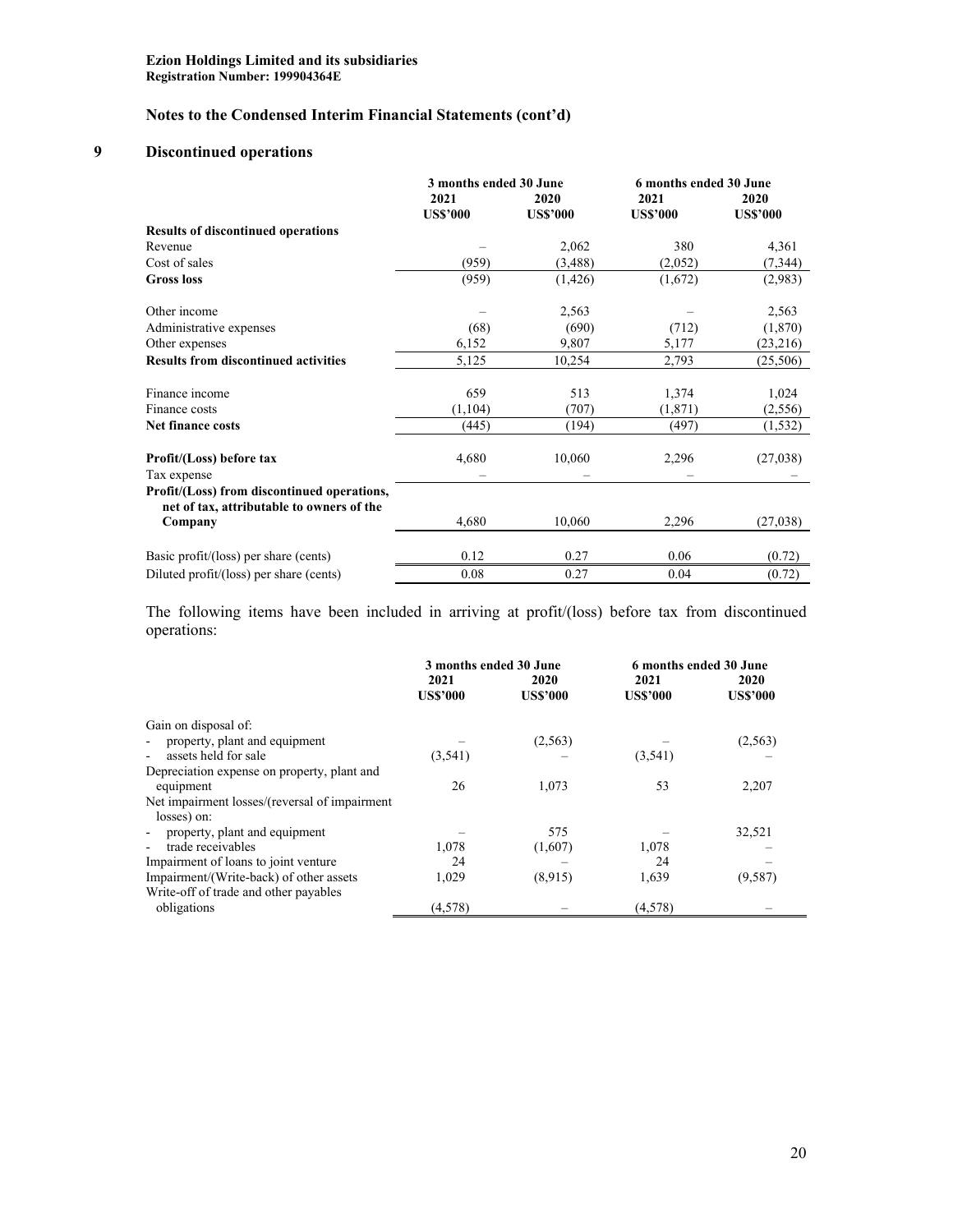#### **Notes to the Condensed Interim Financial Statements (cont'd)**

#### **10 Significant related party transactions**

For the six months ended 30 June 2021, the Group had no significant related party transactions.

# **11 Profit/(Loss) per share**

The calculation of basic and diluted loss per share for the interim periods was based on:

|                                             | 3 months ended 30 June  |                         | 6 months ended 30 June  |                         |
|---------------------------------------------|-------------------------|-------------------------|-------------------------|-------------------------|
|                                             | 2021<br><b>US\$'000</b> | 2020<br><b>US\$'000</b> | 2021<br><b>US\$'000</b> | 2020<br><b>US\$'000</b> |
| <b>Continuing operations</b>                |                         |                         |                         |                         |
| Profit/(Loss) attributable to owners of the |                         |                         |                         |                         |
| Company                                     | 3,722                   | (36,910)                | 4,078                   | (211,106)               |
| <b>Discontinued operations</b>              |                         |                         |                         |                         |
| Profit/(Loss) attributable to owners of the |                         |                         |                         |                         |
| Company                                     | 4,680                   | 10,060                  | 2,296                   | (27,038)                |
| Total                                       |                         |                         |                         |                         |
| Profit/(Loss) attributable to owners of the |                         |                         |                         |                         |
| Company                                     | 8.402                   | (26.850)                | 6,374                   | (238, 144)              |
| Weighted average number of ordinary shares  | Number of               | Number of               | Number of               | Number of               |
| for calculation of:                         | shares                  | shares                  | shares                  | shares                  |
|                                             | '000                    | '000                    | 000'                    | 000'                    |
| Continuing operations                       |                         |                         |                         |                         |
| Basic profit/(loss) per share               | 3,751,097               | 3,750,030               | 3,751,097               | 3,741,041               |
| Diluted profit/(loss) per share             | 5,683,330               | 3,750,030               | 5,683,330               | 3,741,041               |
| Discontinued operations                     |                         |                         |                         |                         |
| Basic profit/(loss) per share               | 3,751,097               | 3,750,030               | 3,751,097               | 3,741,041               |
| Diluted profit/(loss) per share             | 5,683,330               | 6,037,337               | 5,683,330               | 3.741.041               |
| Total                                       |                         |                         |                         |                         |
| Basic profit/(loss) per share               | 3,751,097               | 3,750,030               | 3,751,097               | 3,741,041               |
| Diluted profit/(loss) per share             | 5,683,330               | 3,750,030               | 5,683,330               | 3,741,041               |

#### **12 Net liabilities value**

|                                                | Group           |                     | Company         |                     |
|------------------------------------------------|-----------------|---------------------|-----------------|---------------------|
|                                                | 30 June<br>2021 | 31 December<br>2020 | 30 June<br>2021 | 31 December<br>2020 |
| (in US\$ cents)                                |                 |                     |                 |                     |
| Net liabilities value per ordinary share based |                 |                     |                 |                     |
| on existing issued share capital excluding     |                 |                     |                 |                     |
| treasury shares as at the end of the           |                 |                     |                 |                     |
| period/year reported on                        | (36.59)         | (36.82)             | (36.75)         | (38.35)             |

#### **13 Property, plant and equipment**

During the six months ended 30 June 2021, the Group did not acquire any assets (30 June 2020: US\$5,272,000) and disposed of assets amounting to US\$5,000 (30 June 2020: US\$5,014,000).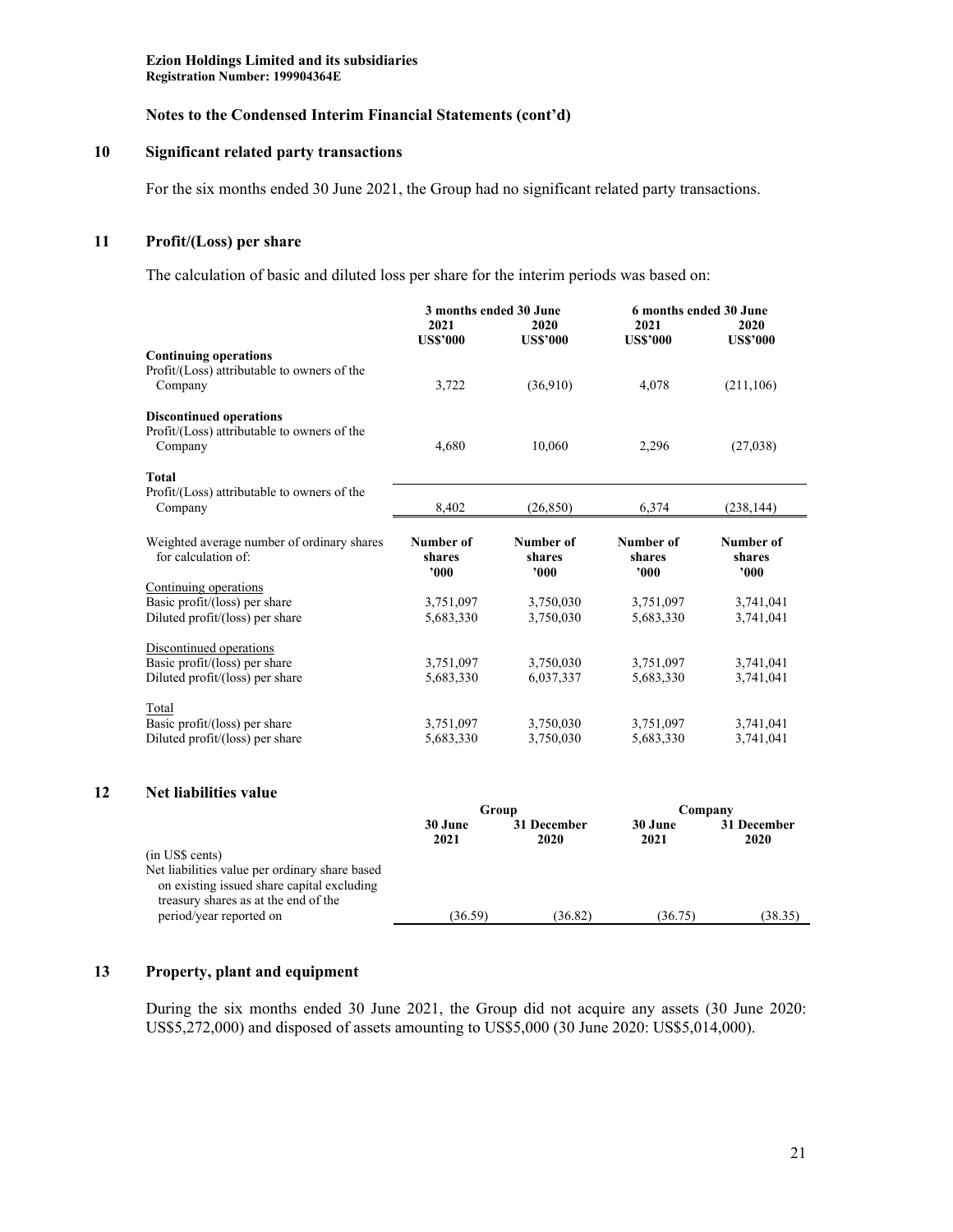### **14 Assets held for sale**

As at 30 June 2021, assets held for sale comprised one offshore support logistics vessel and four liftboats (31 December 2020: two jack-up rigs, seven offshore support logistics vessels and seven liftboats).

The sale of two jack-up rig, six offshore support logistics vessels and three liftboats previously classified as held for sale in 2020 were completed during the six months ended 30 June 2021.

At 30 June 2021, assets held for sale with carrying amount of US\$38,700,000 (31 December 2020: US\$105,250,000) were pledged as security to secure the term loans facilities.

### **15 Debt securities**

|                              | <b>Maturity</b> | <b>Group and Company</b>           |                                     |  |
|------------------------------|-----------------|------------------------------------|-------------------------------------|--|
|                              |                 | 30 June<br>2021<br><b>US\$'000</b> | 31 December 2020<br><b>US\$'000</b> |  |
| Series A                     | November 2024   | 68,432                             | 69,586                              |  |
| Series B                     | November 2023   | 86,842                             | 88,307                              |  |
| Series C                     | November 2027   | 22,686                             | 23,069                              |  |
| <b>Total debt securities</b> |                 | 177,960                            | 180.962                             |  |
|                              |                 |                                    |                                     |  |

The above debt securities are listed on the Main Board of the Singapore Exchange Securities Trading Limited.

#### **Default of debt securities**

As at 30 June 2021 and 31 December 2020, the Group breached its loan covenant requirements for bank loans (see Note 16) resulting in a cross-default of its debt securities. As a result, the debt securities of US\$177,960,000 (31 December 2020: US\$180,962,000) were classified as current liabilities. The Group plans to address default of its debt securities through a corporate and debt restructuring plan.

# **16 Financial liabilities**

|                                    | Group                              |                                     | Company                            |                                     |
|------------------------------------|------------------------------------|-------------------------------------|------------------------------------|-------------------------------------|
|                                    | 30 June<br>2021<br><b>US\$'000</b> | 31 December 2020<br><b>US\$'000</b> | 30 June<br>2021<br><b>US\$'000</b> | 31 December 2020<br><b>US\$'000</b> |
| Secured bank loans                 | 1,146,155                          | 1,227,310                           | 172,208                            | 174,380                             |
| Unsecured bank loans               | 8,766                              | 8,914                               | 8,766                              | 8,914                               |
| Lease liabilities                  | 579                                | 873                                 | 579                                | 873                                 |
| Financial guarantees               | 134,534                            | 134,534                             | 1,003,817                          | 1,003,817                           |
| <b>Total financial liabilities</b> | 1,290,034                          | 1,371,631                           | 1,185,370                          | 1,187,984                           |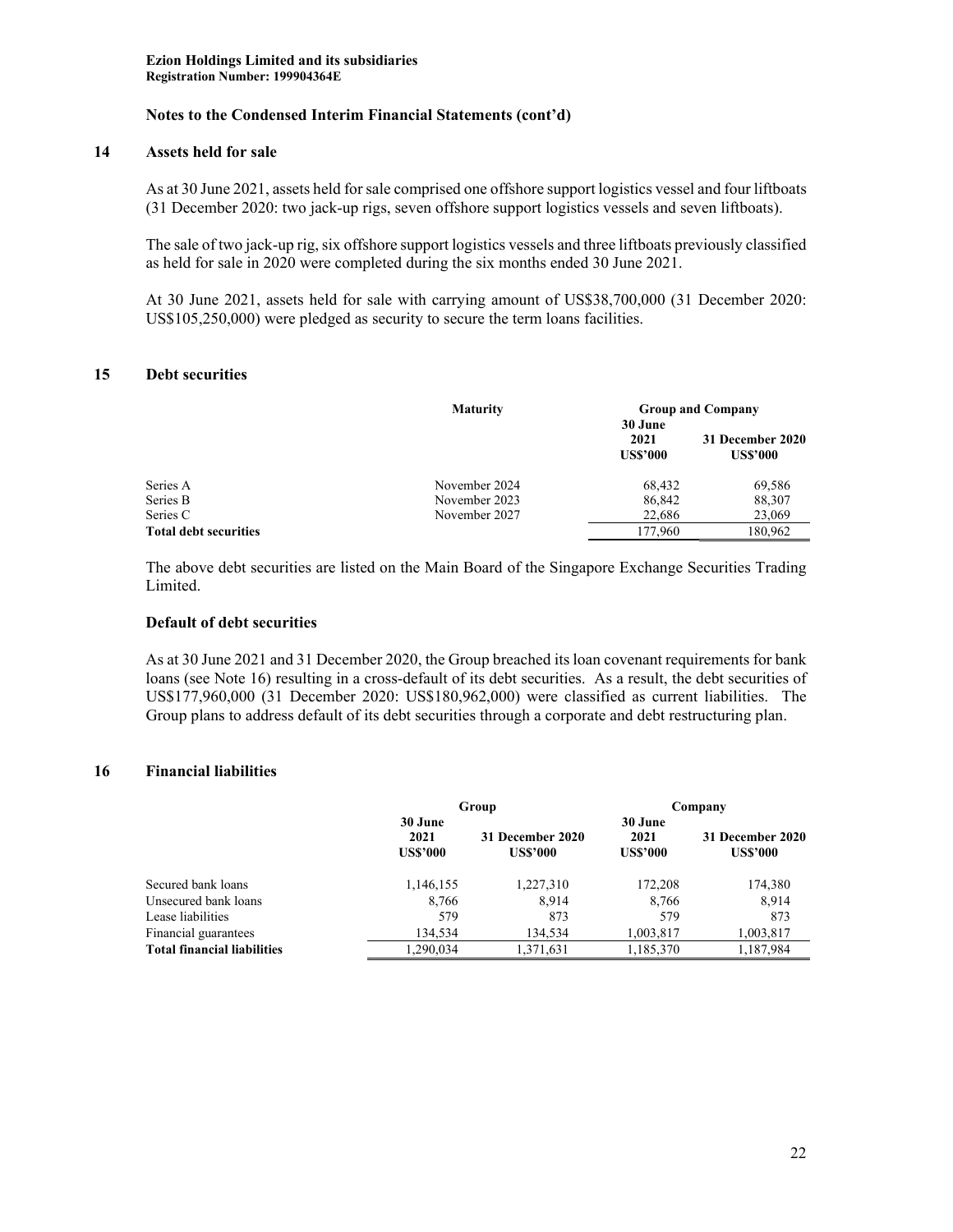#### **16 Financial liabilities (cont'd)**

#### **Breach of financial covenants**

As at 30 June 2021 and 31 December 2020, the Group breached the following loan covenant requirements:

- the maintenance of net debt (defined as borrowings owing to banks, financial institutions and debt securities holders, net of cash balances) to equity ratio of not more than 8:1; and
- the maintenance of EBITDA (defined as profits before interest expenses, tax expenses, depreciation expenses and amortisation expenses) to interest expense ratio of at least 1:1.

The affected bank loans and financial guarantees can be called for repayment upon notification by the banks. As a result, the bank loans and financial guarantees of US\$1,280,689,000 (31 December 2020: US\$1,361,844,000) were classified as current liabilities as at 30 June 2021. Except for a notice of payment default served by an unsecured lender for an amount of US\$8,766.000 (31 December 2020: US\$8,914,000) during the period, there were no statutory demands served by secured lenders, as at the date of this report. The Group plans to address the default of its bank loans through a corporate and debt restructuring plan.

### **17 Share capital**

|                                          | <b>Group and Company</b>          |                 |                         |                 |
|------------------------------------------|-----------------------------------|-----------------|-------------------------|-----------------|
|                                          | <b>30 June 2021</b>               |                 | 31 December 2020        |                 |
|                                          | <b>Number of shares</b><br>Amount |                 | <b>Number of shares</b> | Amount          |
|                                          | '000                              | <b>US\$'000</b> | '000                    | <b>US\$'000</b> |
| Beginning of interim period              | 3,754,281                         | 958,497         | 3,730,386               | 934,656         |
| Conversion of redeemable exchangeable    |                                   |                 |                         |                 |
| preference shares                        |                                   |                 | 22,073                  | 23,464          |
| Conversion of perpetual securities       |                                   |                 | 905                     | 191             |
| Exercise of warrants                     |                                   |                 | 12                      | 4               |
| Conversion of Series B convertible bonds |                                   |                 | 905                     | 182             |
| End of interim period                    | 3,754,281                         | 958,497         | 3,754,281               | 958,497         |

As at 30 June 2021 and as at 31 December 2020, the Company had S\$137.3 million of outstanding convertible bonds and perpetual securities available for conversion into 497,828,448 ordinary shares of the Company (the conversion price is reset every six months).

### **Treasury shares**

As at 30 June 2021, the Group held 3,184,000 (31 December 2020: 3,184,000) of the Company's shares. All rights attached to the Company's shares held by the Group are suspended until those shares are reissued.

### **Subsidiary holdings**

The Company's subsidiaries do not hold any shares in the Company as at 30 June 2021 and 31 December 2020.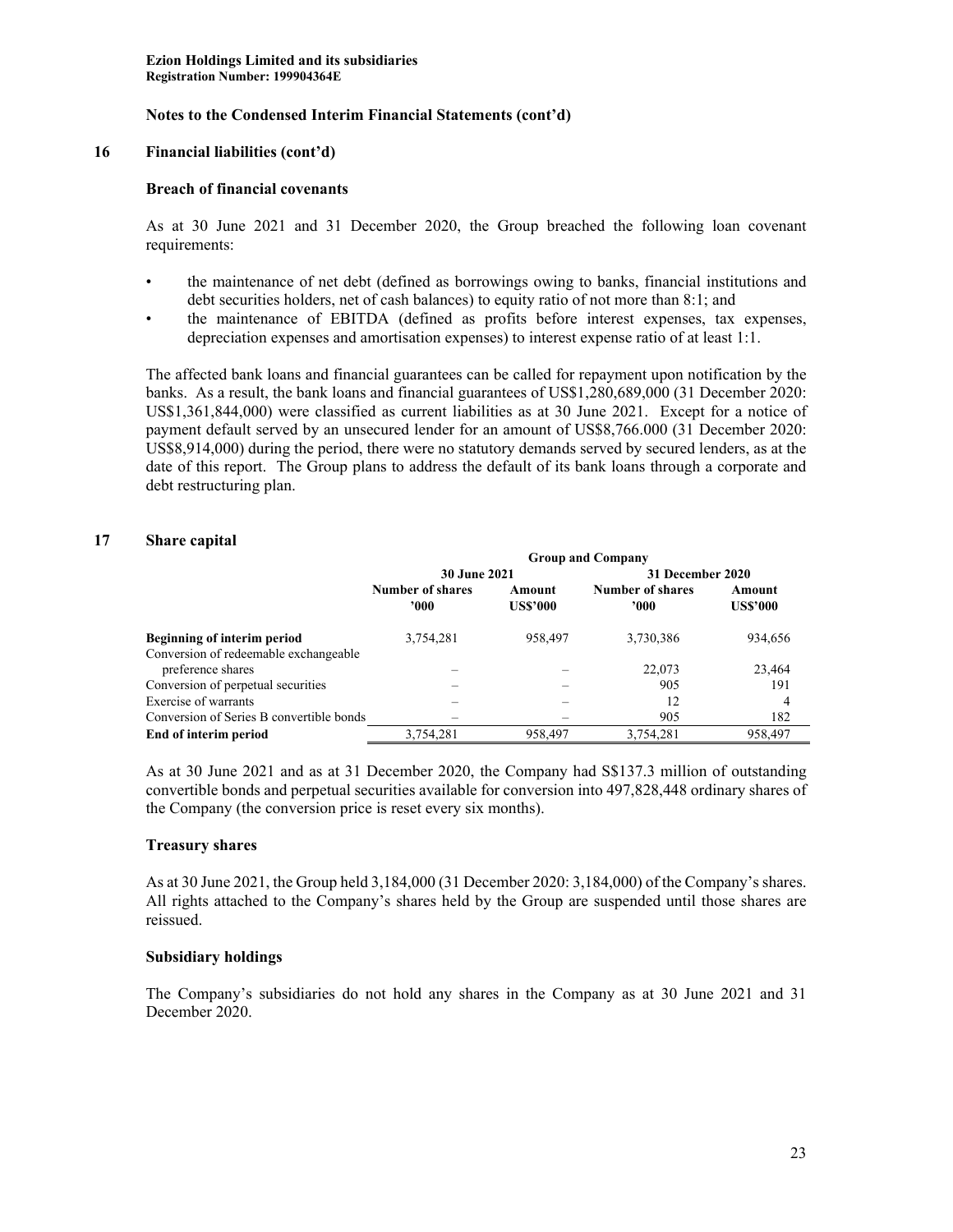#### **18 Accounting estimates and judgments**

Estimates and judgment are continually evaluated and are based on historical experience and other factors, including expectations of future events that are believed to be reasonable under the circumstances.

Information about assumptions and estimation uncertainties that have a significant risk of resulting in a material adjustment within the next financial year is discussed as follows:

### **Impairment of property, plant and equipment**

The Group assesses the impairment of property, plant and equipment whenever events or changes in circumstances indicate that the carrying value may not be recoverable. Factors considered important that could trigger an impairment review include the following:

- Extended periods of idle time;
- Inability to contract specific assets or groups of assets; and
- Significant adverse industry or economic trends.

The complexity of the estimation process and issues related to the assumptions, risks and uncertainties inherent in the application of the Group's accounting estimates in relation to property, plant and equipment affect the amounts reported in the financial statements, especially the estimates of the expected useful economic lives and the carrying values of those assets. If business conditions were different, or if different assumptions were used in the application of this and other accounting estimates, it is likely that materially different amounts could be reported in the Group's financial statements.

In 2020, the recoverable amounts of vessels and rigs were determined primarily based on their fair value less costs of disposal. The fair value less costs of disposal was estimated based on offer quotes from interested buyers or valuation amounts. Valuation amounts were determined by an external, independent valuation company, having appropriate recognised professional qualifications and recent experience in the category of assets being valued. The fair value was derived using the market approach based on comparable prices of vessels and rigs that were based on existing market conditions as at 31 December 2020, adjusted for asset specific characteristics. The fair values are based on highest-andbest-use basis.

For the 6 months ended 30 June 2021, there were no significant updates to the estimates and assumptions applied since the audited financial statements as at 31 December 2020.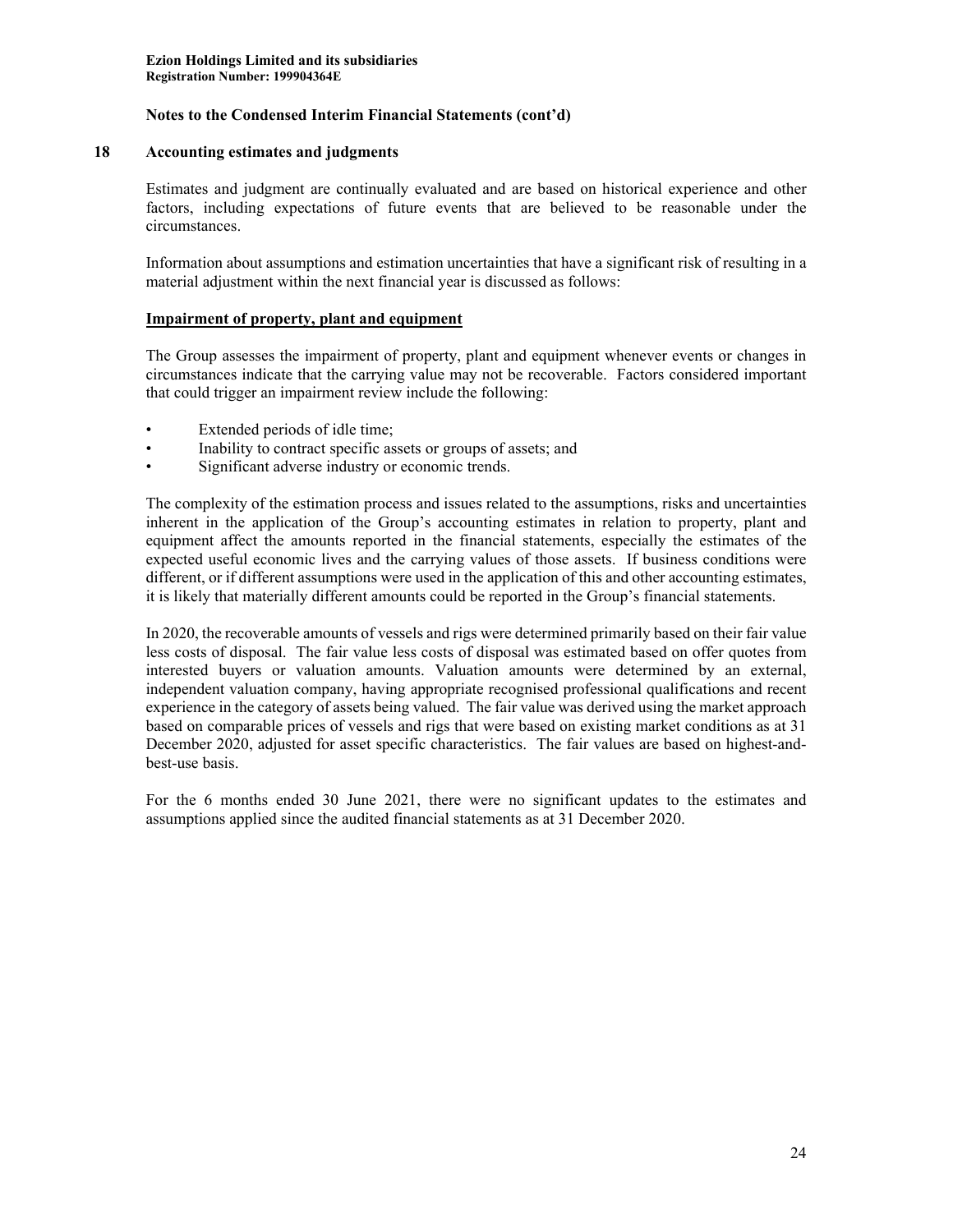#### **18 Accounting estimates and judgments (cont'd)**

#### **Impairment of trade receivables**

Trade receivables are recorded at the invoiced amount and do not bear interest.

The loss allowances for trade receivables are based on assumptions about risk of default and expected loss rates to be applied for the respective category of the trade receivables. The Group uses judgement in making these assumptions and selecting the inputs to the impairment calculation including evaluation of the Group's past history of loss rate, existing market conditions as well as forward-looking estimates at the end of each reporting period. In assessing the segmentation of the customers for the loss allowance, judgement is involved in determining the credit-worthiness and financial health of its customers. Where their conditions change, this may require changes in the customers' segmentation, which in turn may affect the level of loss allowance in future periods.

If the Group is satisfied that no recovery of the amount owing is possible, at that point, the financial asset is considered irrecoverable and the amount charged to the allowance account is written off against the carrying amount of the impaired financial asset. Actual results could differ from estimates.

#### **Impairment of investments in and loans to subsidiaries and joint ventures**

The carrying values of investments in and loans to subsidiaries and joint ventures are tested for impairment whenever there is any objective evidence or indication that the investments and loans may be impaired. This determination requires significant judgement. In estimating the recoverable amount of the investments and loans, the Group and the Company evaluate, amongst other factors, the future profitability of the subsidiaries and joint ventures, their financial health and near-term business outlook, including factors such as industry and sector performance, changes in technology, and operational and financing cash flows.

### **19 Subsequent events**

Subsequent to 30 June 2021, the Group entered into:

- i. two memoranda of agreement (the "MOAs") with ZhongXie (HK) Industrial Company., Limited (the "Purchaser") for the sale of two towing tugs "Teras Darius" and "Teras Eden" (collectively, the "Tugs") for a cash consideration of US\$1,730,000 each, totalling US\$3,460,000 for the Tugs; and;
- ii. a share purchase agreement (the "SPA", and together with the MOAs, the "Agreements") with the Purchaser to dispose its 100% effective interest in Teras Sunrise Pte. Ltd. ("TSPL") (the "Sale Shares", and collectively with the Tugs, the "Disposal Assets") at a consideration of US\$80,200,000. TSPL is a wholly owned subsidiary of the Company incorporated in Singapore which owns the liftboat "Teras Sunrise" (collectively with the Tugs, the "Vessels").

(collectively, the "Disposals")

The Agreements were executed respectively by United Overseas Bank Limited ("UOB") as attorneyin-fact of MMPL and DBS Bank Limited ("DBS") as attorney-in-fact of the Company, pursuant to powers of attorney granted to UOB and DBS respectively as mortgagees and/or chargees under certain financing agreements in respect of the Vessels.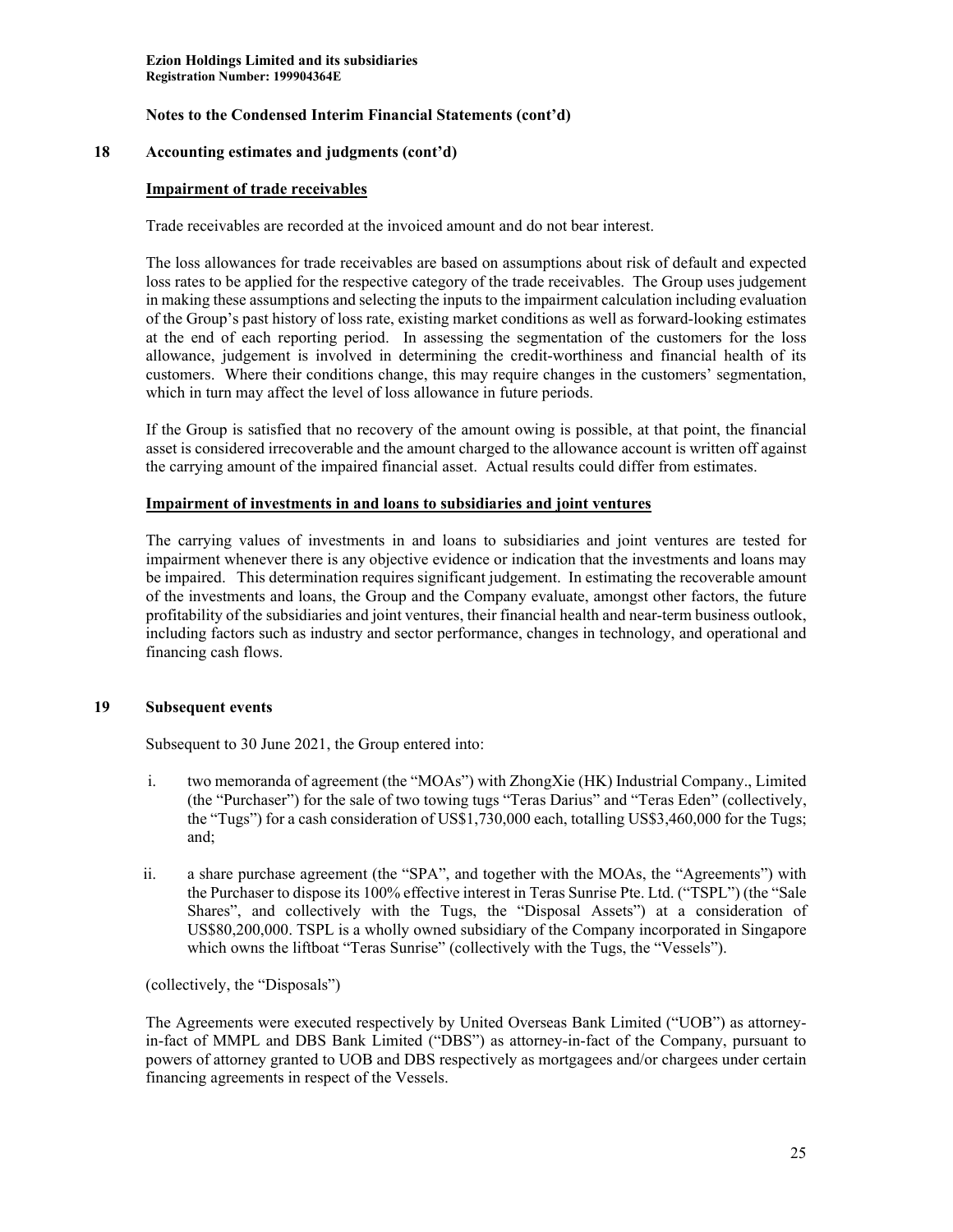### **1 Whether the figures have been audited or reviewed, and in accordance with which auditing standard or practice.**

The condensed interim statements of financial position of Ezion Holdings Limited and its subsidiaries as at 30 June 2021 and the related condensed interim consolidated statement of profit or loss and other comprehensive income for the three-month and six-month period then ended, the condensed interim statements of changes in equity and condensed interim consolidated statement of cash flows for the sixmonth period then ended and certain explanatory notes have not been audited or reviewed.

#### **2 Where the figures have been audited or reviewed, the auditors' report (including any modifications or emphasis of a matter).**

Not applicable.

### **3 Review of performance of the Group**

#### **Income statement review**

### **Second quarter 30 June 2021 (2Q21) and 30 June 2020 (2Q20)**

The Group's revenue for the 2Q21 decreased by US\$2.5 million (38%) to US\$4.1 million as compared to 2Q20. The decrease was mainly due to the loss in revenue from divestment of 2 liftboats.

The cost of sales and servicing for 2Q21 decreased by US\$8.4 million (81%) to US\$2.0 million as compared to 2Q20, mainly due to lower depreciation expense and lower operating costs due to divestment of liftboats and lower activities from the Group's liftboats.

As a result of the above, the Group recorded a gross profit of US\$2.1 million in 2Q21 compared with a gross loss of US\$3.8 million in 2Q20.

Other income for 2Q21 and 2Q20 was negative because in 2Q21 and 2Q20 the Group recorded foreign exchange loss of US\$1.6 million and 6.5 million respectively, while 1Q21 and 1Q20 the Group recorded a foreign exchange gain of US\$6.8 million and US\$15.2 million respectively.

The increase in administrative expenses in 2Q21 as compared to 2Q20 was mainly due to higher allocation of administrative expenses for continuing operations because the activities of the Group's discontinued operations decreased.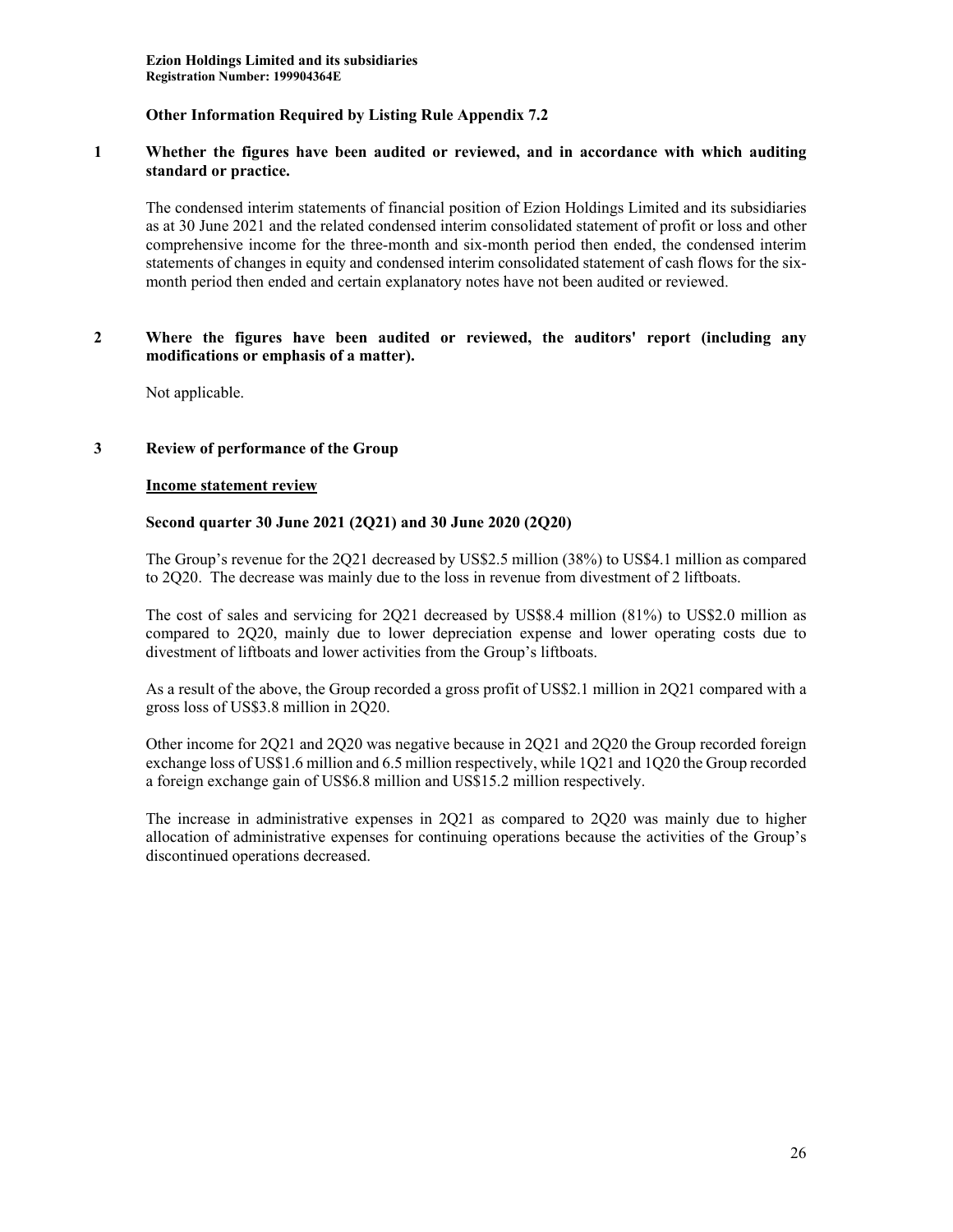#### **3 Review of performance of the Group (cont'd)**

#### **Income statement review (cont'd)**

#### **Second quarter 30 June 2021 (2Q21) and 30 June 2020 (2Q20) (cont'd)**

The other expense for 2Q21 has resulted in credit balance, mainly due to the following:

|                                                   | 2021<br><b>US\$'000</b> | <b>2020</b><br><b>US\$'000</b> |
|---------------------------------------------------|-------------------------|--------------------------------|
| Loss on disposal of assets held for sale          | 1.552                   |                                |
| Net impairment losses on:                         |                         |                                |
| property, plant and equipment<br>$\blacksquare$   |                         | 19,678                         |
| trade receivables<br>$\sim$                       | 1.480                   | 865                            |
| (Write-back)/Impairment of loans to joint venture | (2,527)                 | 17                             |
| (Write-back)/Impairment of other assets           | (6,874)                 | 1,420                          |
| Write-off of trade and other payables obligations | (3, 135)                |                                |
|                                                   | (9,504)                 | 21.980                         |

Finance income has increased in 2Q21 as there was a reversal of over-recognition of finance income made in 2Q20.

Finance costs have increased in 2Q21 due to under provision of finance cost from secured bank loans in prior periods.

The share of profits of associates and jointly controlled entities in 2Q21 was contributed by the operating profit generated by the Group's joint venture, which operates in the windfarm industry in China.

The Group generated profit before income tax from continuing operations of US\$3.9 million in 2Q21 as a result of all the above.

Charter income derived from Singapore flagged vessels are exempted from tax under Section 13A of the Income Tax Act of Singapore. Current period income tax expense of US\$202,000 relates to the corporate tax expense and withholding tax expense incurred by vessels operating in certain overseas waters.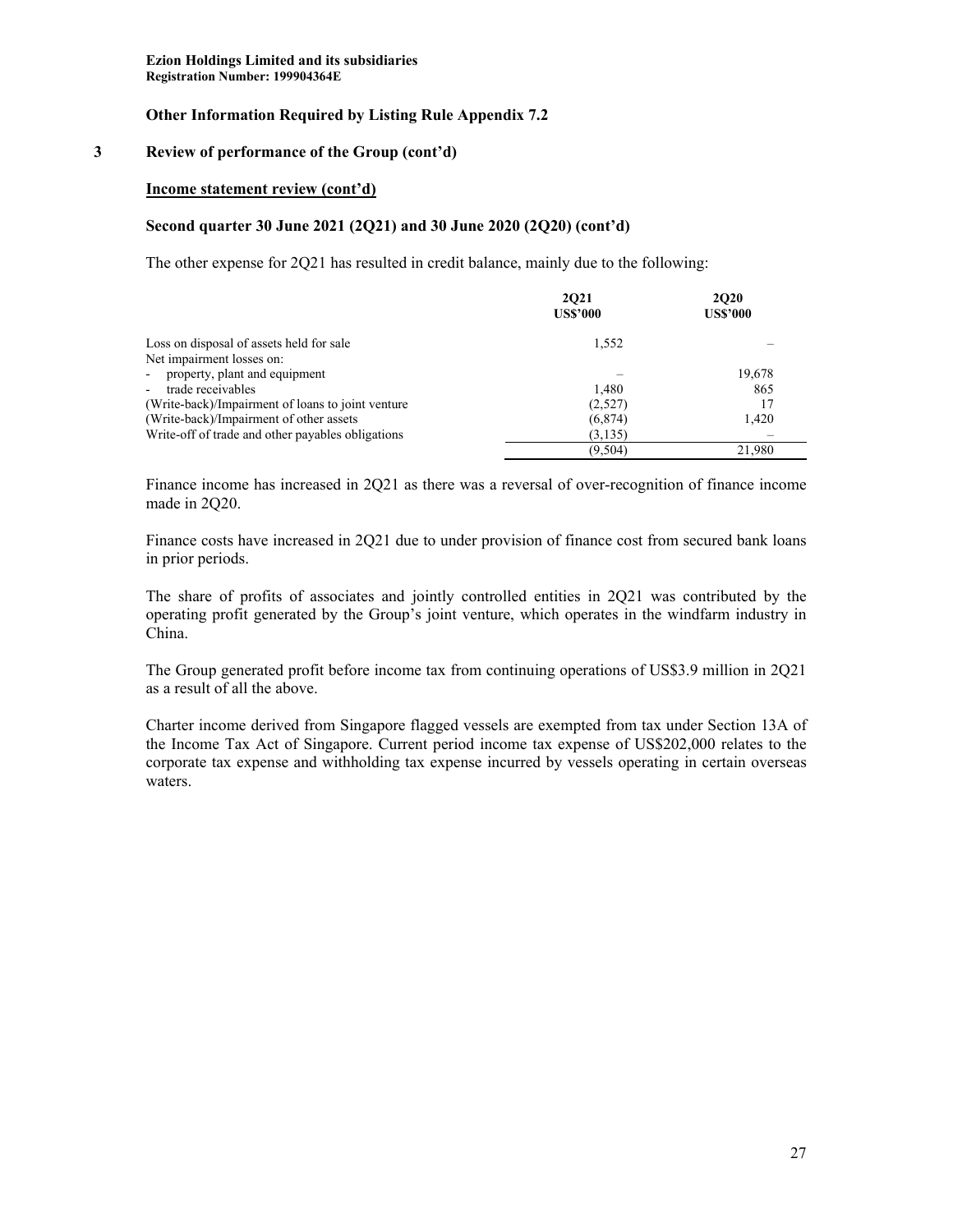#### **3 Review of performance of the Group (cont'd)**

#### **Income statement review (cont'd)**

#### **Second quarter 30 June 2021 (2Q21) and 30 June 2020 (2Q20) (cont'd)**

Results from discontinued operations was a profit of US\$4.7 million in 2Q21 mainly due to the following:

|                                                           | 2021<br><b>US\$'000</b> | <b>2020</b><br><b>US\$'000</b> |
|-----------------------------------------------------------|-------------------------|--------------------------------|
| Gain on disposal of:                                      |                         |                                |
| property, plant and equipment                             |                         | (2, 563)                       |
| assets held for sale                                      | (3, 541)                |                                |
| Depreciation expense on property, plant and equipment     | 26                      | 1.073                          |
| Net impairment losses/(reversal of impairment losses) on: |                         |                                |
| property, plant and equipment                             |                         | 575                            |
| trade receivables                                         | 1.078                   | (1,607)                        |
| Impairment of loans to joint venture                      | 24                      |                                |
| Impairment/(Write-back) of other assets                   | 1,029                   | (8,915)                        |
| Write-off of trade and other payables obligations         | (4,578)                 |                                |
|                                                           | (5,962)                 | (11.437)                       |

### **First half 30 June 2021 (1H21) and 30 June 2020 (1H20)**

The Group's revenue for the 1H21 decreased by US\$7.8 million (54%) to US\$6.8 million as compared to 1H20. The decrease was mainly due to the loss in revenue from divestment of 2 liftboats in 1H21.

The cost of sales and servicing for 1H21 decreased by US\$15.1 million (71%) to US\$6.2 million as compared to 1H20, mainly due to lower depreciation expense and lower operating costs due to divestment of liftboats and lower activities from the Group's liftboats.

As a result of the above, the Group recorded a gross profit of US\$0.5 million in 1H21 compared with a gross loss of US\$6.7 million in 1H20.

The decrease in other income for 1H21 was due to lower foreign exchange gain recorded during the period as compared to 1H20.

The decrease in administrative expenses in 1H21 as compared to 1H20 was mainly due to lower staff costs as staff headcount has reduced.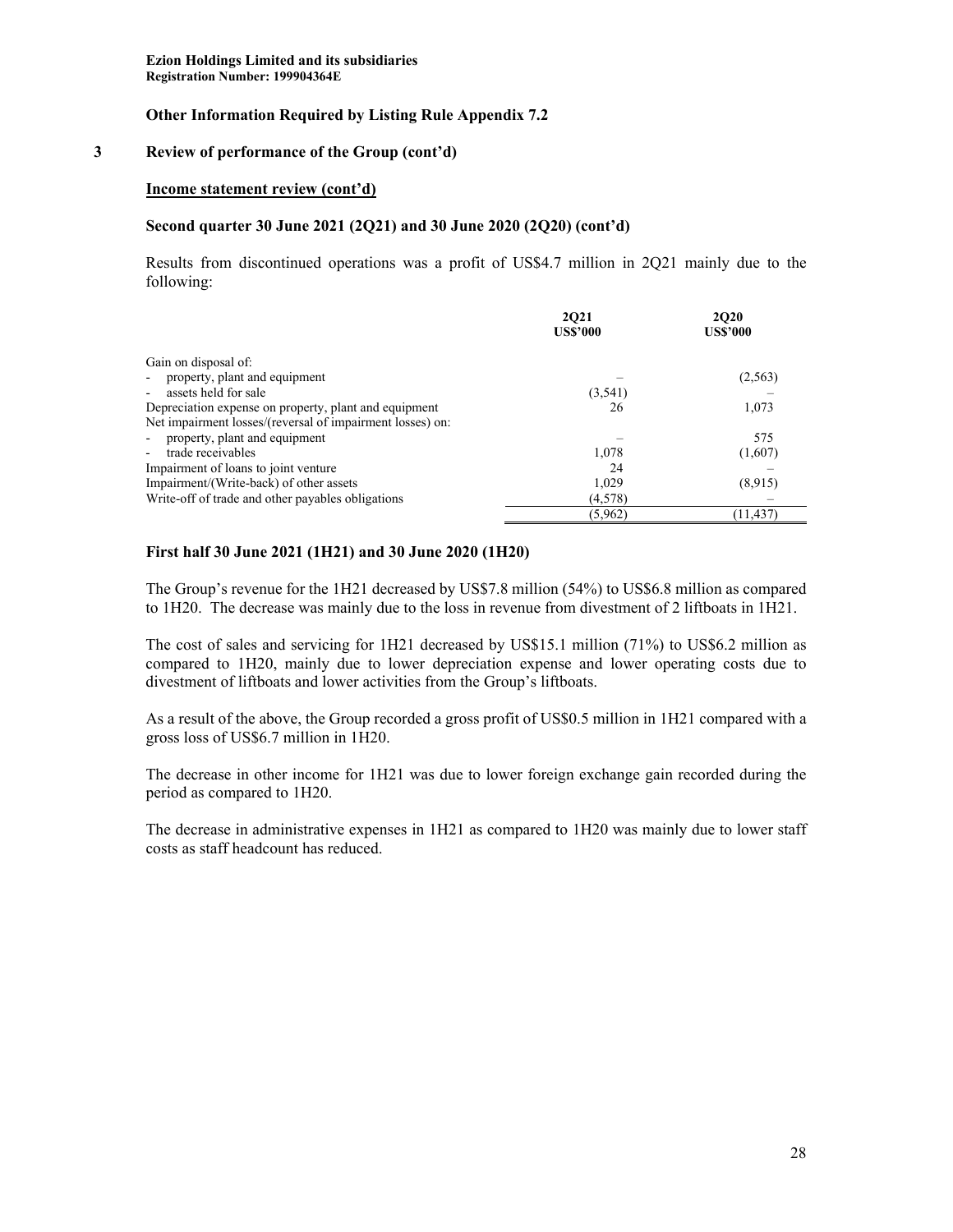#### **3 Review of performance of the Group (cont'd)**

#### **Income statement review (cont'd)**

#### **First half 30 June 2021 (1H21) and 30 June 2020 (1H20) (cont'd)**

The other expense for 1H21 has resulted in credit balance, mainly due to the following:

|                                                   | 1H <sub>21</sub><br><b>US\$'000</b> | 1H <sub>20</sub><br><b>US\$'000</b> |
|---------------------------------------------------|-------------------------------------|-------------------------------------|
| Loss on disposal of assets held for sale          | 2,777                               |                                     |
| Net impairment losses on:                         |                                     |                                     |
| - property, plant and equipment                   |                                     | 149,044                             |
| trade receivables<br>$\sim$                       | 738                                 | 865                                 |
| (Write-back)/Impairment of loans to joint venture | (2,276)                             | 37,967                              |
| (Write-back)/Impairment of other assets           | (4,365)                             | 13,413                              |
| Write-off of trade and other payables obligations | (3, 135)                            |                                     |
|                                                   | (6,261)                             | 201.289                             |

Finance income has increased in 1H21 as there was a reversal of over-recognition of finance income made in 1H20.

Finance costs have decreased in 1H21 due to mainly due to the higher principal repayment made for the Group's borrowings during the period and lower interest rates charged.

The share of profits of associates and jointly controlled entities in 1H21 was contributed by the operating profit generated by the Group's joint venture, which operates in the windfarm industry in China.

The Group generated profit before income tax from continuing operations of US\$4.3 million in 1H21 as a result of all the above.

Charter income derived from Singapore flagged vessels are exempted from tax under Section 13A of the Income Tax Act of Singapore. Current period income tax expense of US\$220,000 relates to the corporate tax expense and withholding tax expense incurred by vessels operating in certain overseas waters.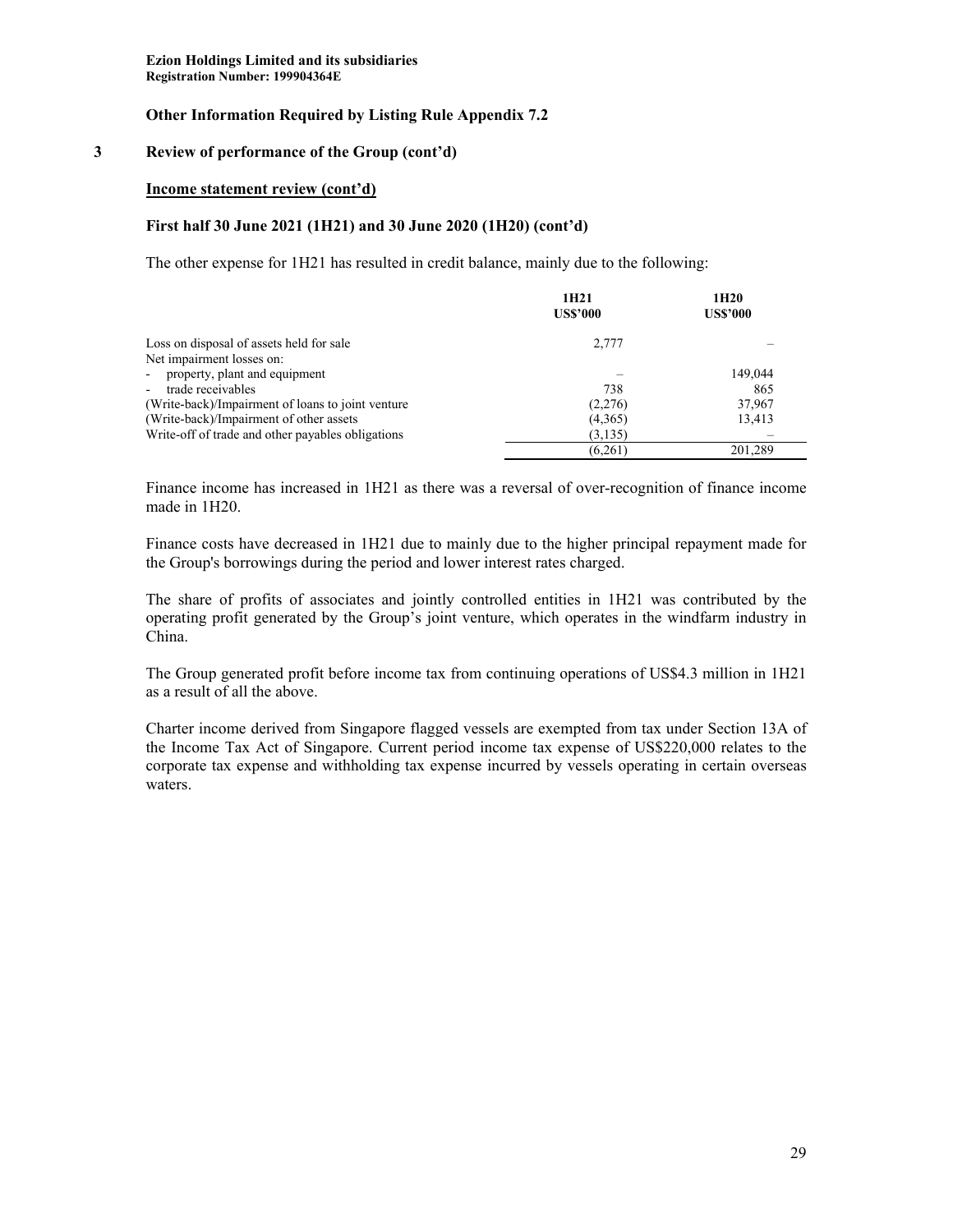#### **3 Review of performance of the Group (cont'd)**

#### **Income statement review (cont'd)**

#### **First half 30 June 2021 (1H21) and 30 June 2020 (1H20) (cont'd)**

Results from discontinued operations was a profit of US\$2.3 million in 1H21 mainly due to the following:

|                                                       | 1H <sub>21</sub><br><b>US\$'000</b> | 1H <sub>20</sub><br><b>US\$'000</b> |
|-------------------------------------------------------|-------------------------------------|-------------------------------------|
|                                                       |                                     |                                     |
| Gain on disposal of:                                  |                                     |                                     |
| property, plant and equipment                         |                                     | (2, 563)                            |
| assets held for sale                                  | (3, 541)                            |                                     |
| Depreciation expense on property, plant and equipment | 53                                  | 2,207                               |
| Net impairment losses on:                             |                                     |                                     |
| property, plant and equipment                         |                                     | 32,521                              |
| trade receivables<br>$\blacksquare$                   | 1,078                               |                                     |
| Impairment of loans to joint venture                  | 24                                  |                                     |
| Impairment/(Write-back) of other assets               | 1,639                               | (9, 587)                            |
| Write-off of trade and other payables obligations     | (4,578)                             |                                     |
|                                                       | (5,325)                             | 22.578                              |

#### **Statement of financial position review**

#### **Non-current Assets**

The Group's Non-current Assets amounted to US\$99.8 million as at 30 June 2021. The increase in Noncurrent Assets was mainly due to the increase in fair value of the Group's shareholdings in AusGroup and the share of profit from the Group's joint venture during the period.

#### **Current Assets**

The Group's Current Assets amounted to US\$112.9 million as at 30 June 2021. The decrease was mainly due to the disposal of Assets held for sale during the quarter, which amounted to US\$66.6 million. The remaining decrease was due to offset of receivables against payables between the Group and its joint ventures.

### **Total liabilities**

The Group's Total Liabilities amounted to US\$1,585.1 million as at 30 June 2021. The decrease in Total Liabilities was mainly due to partial repayment of bank loans during the period.

# **Total equity**

The decrease in Shareholders Deficit was attributable mainly due to net profit generated during the period and the increase in fair value reserve for the period, which was due to the increase in fair value of the Group's shareholdings in AusGroup.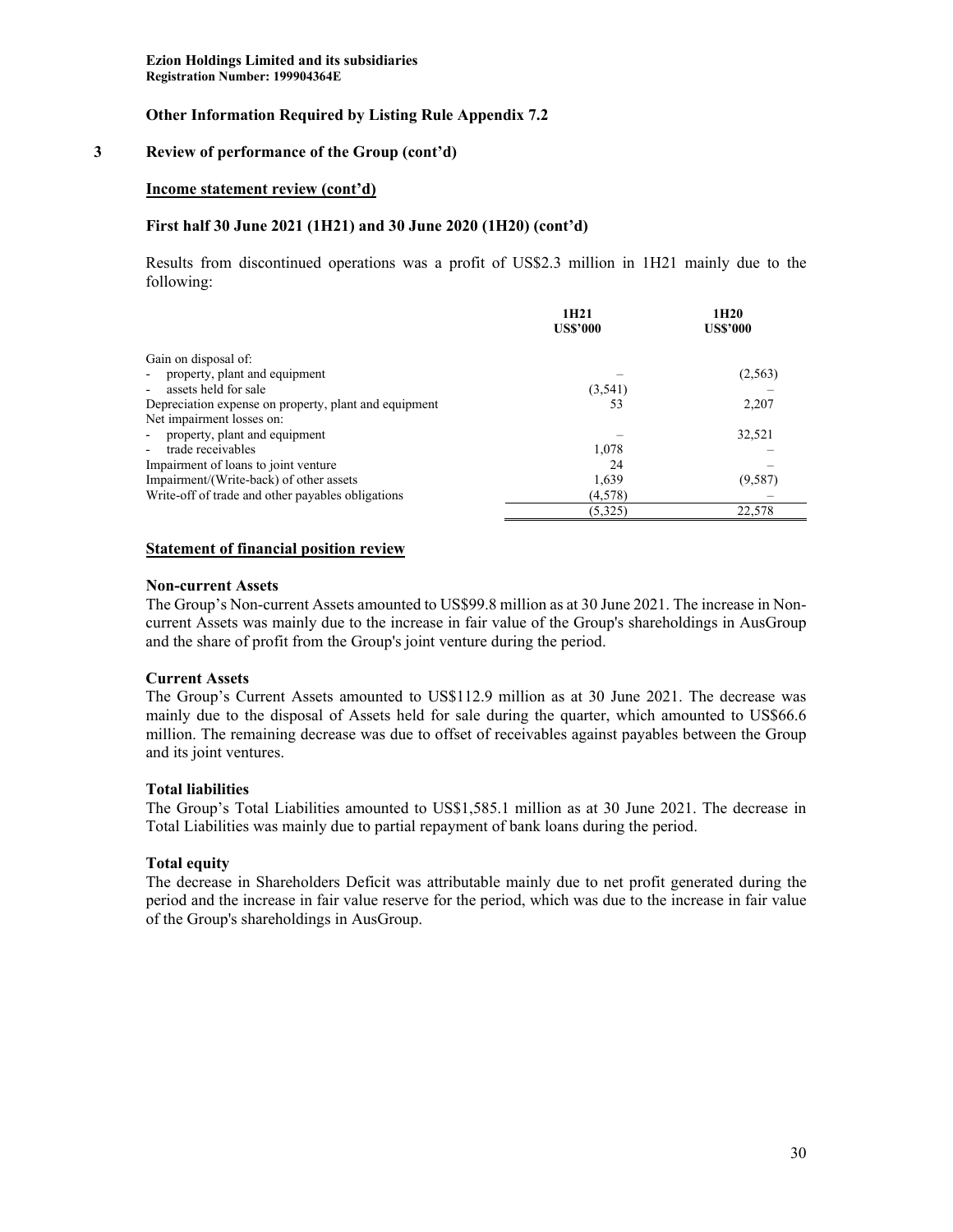#### **3 Review of performance of the Group (cont'd)**

#### **Statement of cash flows review**

#### **Cash Flow from Operating Activities**

The Group's net cash from operating activities was US\$7.7 million. This was mainly due to the net cash generated from the operations of the Group.

#### **Cash Flow from Investing Activities**

The Group's net cash from investing activities was US\$67.7 million. This was mainly due to proceeds from sale of asset held for sale.

#### **Cash Flow from Financing Activities**

The Group's net cash used in financing activities was US\$81.8 million. This was mainly due to the repayment of bank loans and payment of interest during the period.

### **4 Where a forecast, or a prospect statement, has been previously disclosed to shareholders, any variance between it and the actual results**

In line with the prospect statement made in 1Q21.

# **5 A commentary at the date of the announcement of the significant trends and competitive conditions of the industry in which the group operates and any known factors or events that may affect the group in the next reporting period and the next 12 months.**

The Group had announced on 13 July 2021 that it has disposed of its entire interest in one of its wholly owned subsidiaries at the instructions of one of its secured lenders pursuant to powers of attorney granted to the said lender under the relevant financing documents. Prior to the disposal, this subsidiary owned the Group's remaining wind turbine installation vessel.

In response to the above disposal, the Group will focus on projects that do not require the provision of a wind turbine installation vessel. It will continue to leverage on its existing experience and operational track record to access and explore new opportunities in the renewable energy sector in asset-light capacities, including project management, technical and engineering consultancy or procurement.

As announced by the Company in its update on the restructuring plans on 20 June 2021 and the Company's response to the queries from the Securities Investors Association of Singapore ("SIAS") on 28 July 2021, the Group is still in discussions with TRS (as defined in the announcement dated 20 June 2021) on the scope of work, fee structure and payment terms. To date, these discussions have not been finalised, and TRS has not commenced making any advance payments.

The Group continues to be of the view that all costs related to the project, including the relevant headcount, should be fully funded from the project revenue from TRS, and not from Group's existing resources, to preserve maximum value for the Group's stakeholders until there is better visibility and certainty on the project. As the discussions with TRS had not materialised into concrete developments, the Group has commenced a further cost reduction exercise to reduce its existing headcount and resources in 4Q FY2021.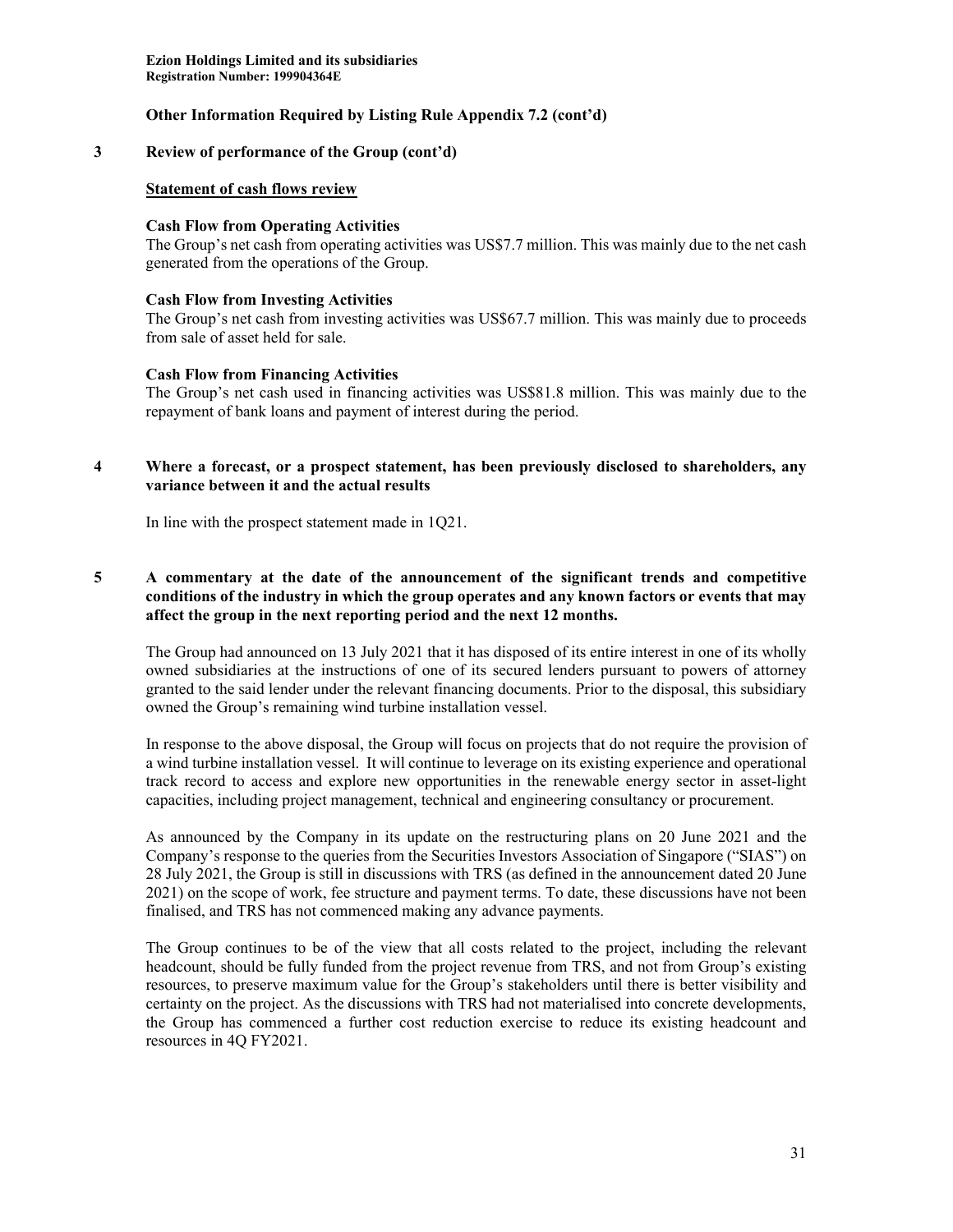### **5 A commentary at the date of the announcement of the significant trends and competitive conditions of the industry in which the group operates and any known factors or events that may affect the group in the next reporting period and the next 12 months. (cont'd)**

The Group has received 3 letters from external third parties expressing interest towards investing in the Company (the "EOIs"). To date, the EOIs received are mainly based on realising / leveraging on the value of the listed status of the Company, and the operational track record of its wholly-owned subsidiary Teras Offshore Pte Ltd. The Group is currently in discussions with these potential investors to seek clarity on the proposals as well as explore avenues to improve the terms of the various proposals.

The Group will evaluate these proposals to assess whether these proposals can add value to the Group and enhance recoveries for all its stakeholders. If there is a feasible proposal, the Group will seek feedback from its secured lenders as well as other stakeholders, including medium-term noteholders, perpetual securityholders and shareholders on the terms of the proposal in due course. In the event the Group is unable to obtain the support of the relevant groups of stakeholders, the Group would then explore liquidation as a viable option.

# **6 Dividend**

# **(a) Current Financial Period Reported on**

Any dividend declared for the current financial period reported on?

None.

# **(b) Corresponding Period of the Immediately Preceding Financial Year**

Any dividend declared for the corresponding period of the immediately preceding financial year?

None.

### **(c) Date payable**

Not applicable.

### **(d) Books closure date**

Not applicable.

# **7 If no dividend has been declared (recommended), a statement to that effect and the reason(s) for the decision.**

No dividend has been declared/recommended for the current financial reporting period due to the net liabilities position of the Group and the Company.